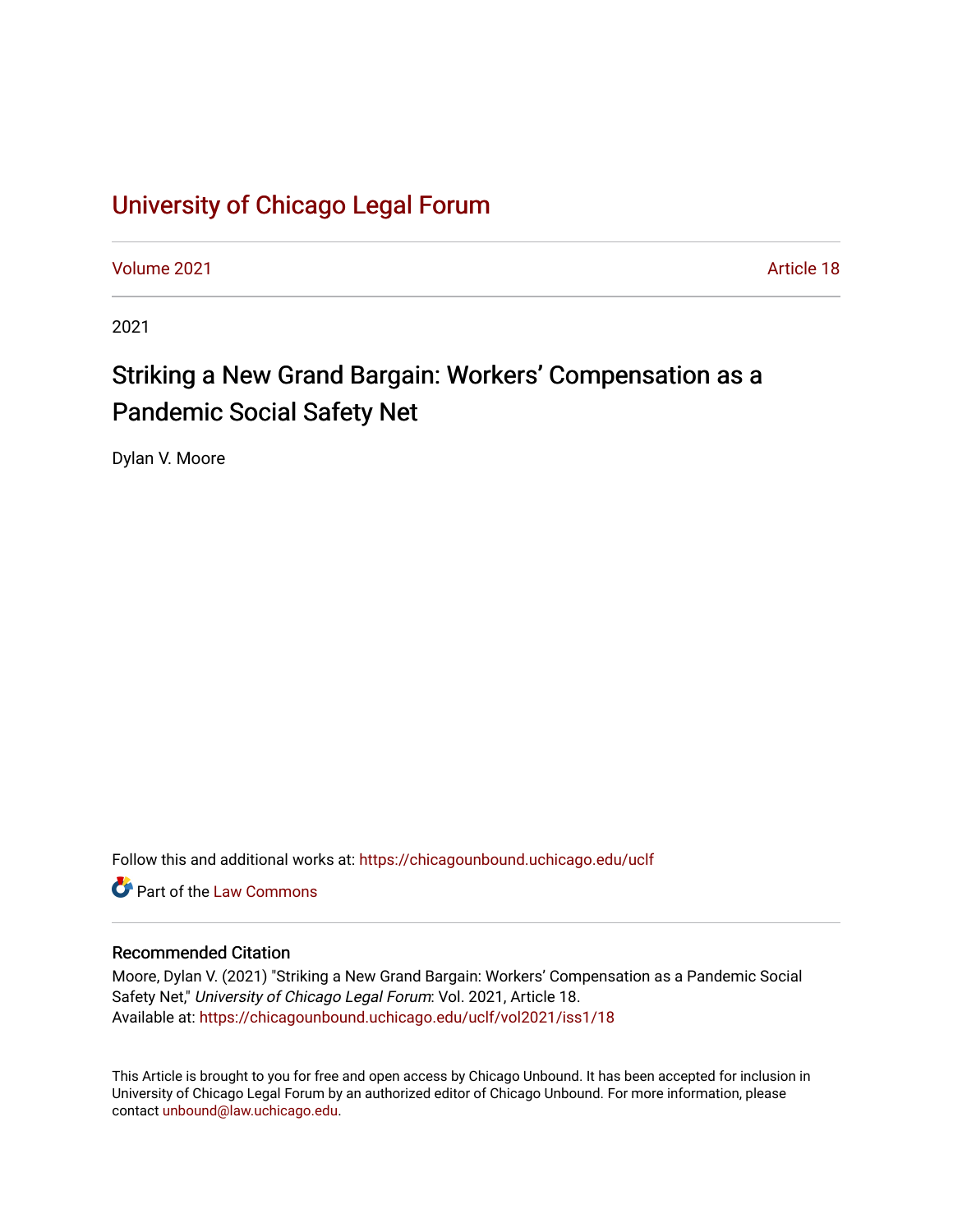# **Striking a New Grand Bargain: Workers' Compensation as a Pandemic Social Safety Net**

*Dylan V. Moore*†

#### I. INTRODUCTION

As COVID-19 continues to disrupt the workplace, legal analysts struggle to predict how infected laborers' claims will fare in workers' compensation systems.1 Workers' compensation systems vary across states, but their purpose is the same—to give employees who are injured through the everyday completion of their jobs access to surefire compensation.2 States require almost all private employers to carry workers' compensation insurance, and workers' compensation is usually an injured employee's sole remedy. When injured on the job, the employee trades her ability to bring a potentially more lucrative tort action for the assured benefits of workers' compensation.3 This trade is often referred to as the "Grand Bargain."

In addition to mandating workers' compensation benefits for employees injured in workplace accidents, all states require that employers provide workers' compensation for occupational diseases—illnesses arising from dangerous working conditions.4 Although the minutiae of workers' compensation laws vary by state, modern claims generally proceed as follows: An employee who has been injured during the course of employment must notify her employer that she believes she is entitled to workers' compensation. The employer then provides the employee

<sup>†</sup> B.S., Indiana University, 2019; J.D. Candidate, The University of Chicago Law School, 2022. I would like to extend my thanks to the current and past members of *The University of Chicago Legal Forum* for thoughtful edits on this piece. All errors are my own.

<sup>1</sup> *See, e.g.*, Brodie Butland, *Liability for Employees' COVID-19 Exposure Is Hard to Gauge*, LAW360 (Apr. 23, 2020), https://www.law360.com/articles/1265657/liability-for-employees-covid-19-exposure-is-hard-to-gauge [https://perma.cc/JL6A-UFZX].

<sup>2</sup> *See* Price V. Fishback & Shawn Everett Kantor, *The Adoption of Workers' Compensation in the United States, 1900–1930*, 41 J.L. & ECON. 305, 307–10 (1998).

<sup>3</sup> *See* Butland, *supra* note 1.

 $^4\,$  JACK B. HOOD ET AL., WORKERS' COMPENSATION AND EMPLOYEE PROTECTION LAWS IN A NUTSHELL 150 (6th ed. 2017).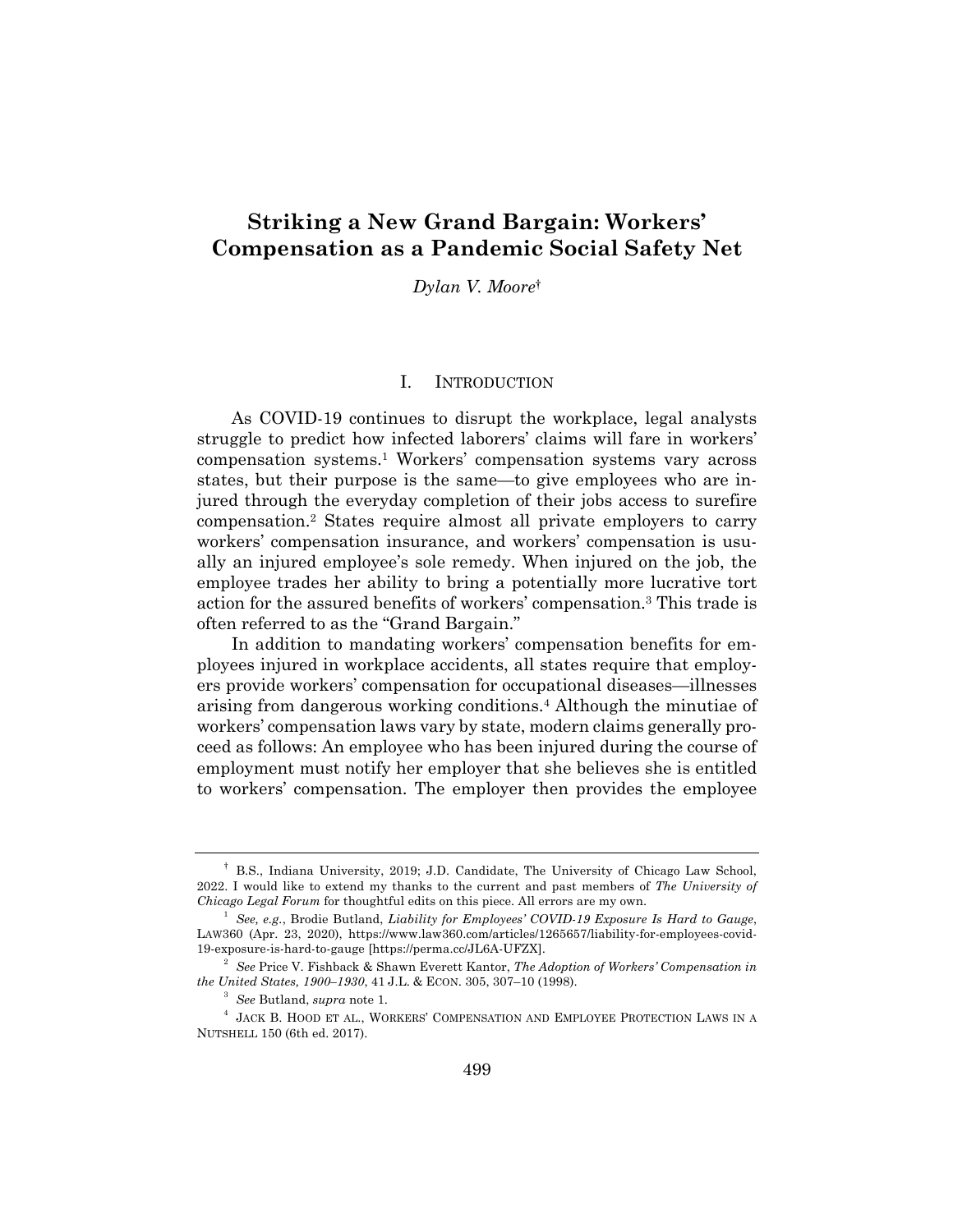with paperwork to report the claim to the workers' compensation insurance provider and, depending on state law, a form for reporting the injury to the applicable state workers' compensation board. From there, the employer is generally responsible for collecting the employee's forms and medical documents and filing the claim. The workers' compensation insurance provider—whether public or private—then considers the claim and reports its payout decision to the employer, employee, and state workers' compensation board. Certain individuals, such as firefighters and first responders, are often extended a rebuttable presumption of coverage under state law for injuries and diseases which are prevalent in their line of work.

In the context of occupational diseases, the receipt of benefits generally hinges on whether the employment exposure caused or meaningfully contributed to the disease the employee contracts.<sup>5</sup> Some states categorically bar compensation for diseases to which the general public is exposed,<sup>6</sup> while others allow an employee to recover workers' compensation as long as she can demonstrate that her occupation posed a greater hazard regarding the disease in question than the average occupation.7 Some states fall between these poles. In Florida, for instance, an employee cannot recover for an occupational disease to which the general public has been exposed unless she can show that the disease's incidence rate is substantially higher for those in her occupation.8 The federal government also provides its employees with occupational disease coverage upon a showing that the disease occurred at work.<sup>9</sup>

Just as preexisting state occupational disease laws vary, state policy responses in the wake of COVID-19 differ.10 According to the National Conference of State Legislatures, as of December 9, 2020, seventeen states had explicitly extended COVID-19 workers' compensation coverage to select occupations.11 In some of these states, an individual working in any profession the state deems essential who catches COVID-19 is presumed to have caught the disease through her employment, though her employer can provide evidence to the contrary.12 The

 $^5$   $\,$   $\!ld$  . at 152.

 $6$  ARK. CODE ANN. § 11-9-601(e)(3)(A) (2020).

<sup>7</sup> *See, e.g.*, Anderson v. General Motors Corp., 442 A.2d 1359, 1360 (Del. 1982) (noting that the amount of dust and fumes that the plaintiff inhaled during the course of his employment should be compared to the amount an average worker in the economy generally inhales in determining whether the resulting disease is compensable).

 $8$  FLA. STAT. § 440.151(2) (2020).

<sup>9</sup> Federal Employees Compensation Act, 5 U.S.C. § 8101 (2020).

<sup>10</sup> *See generally* Josh Cunningham, *COVID-19: Workers' Compensation*, NAT'L CONF. OF STATE LEGISLATURES (Dec. 9, 2020), https://www.ncsl.org/research/labor-and-employment/covid-19 workers-compensation.aspx [https://perma.cc/F48T-R76W].

<sup>11</sup> *Id.*

<sup>12</sup> *Id.*; *see also* Part II.A, *infra*.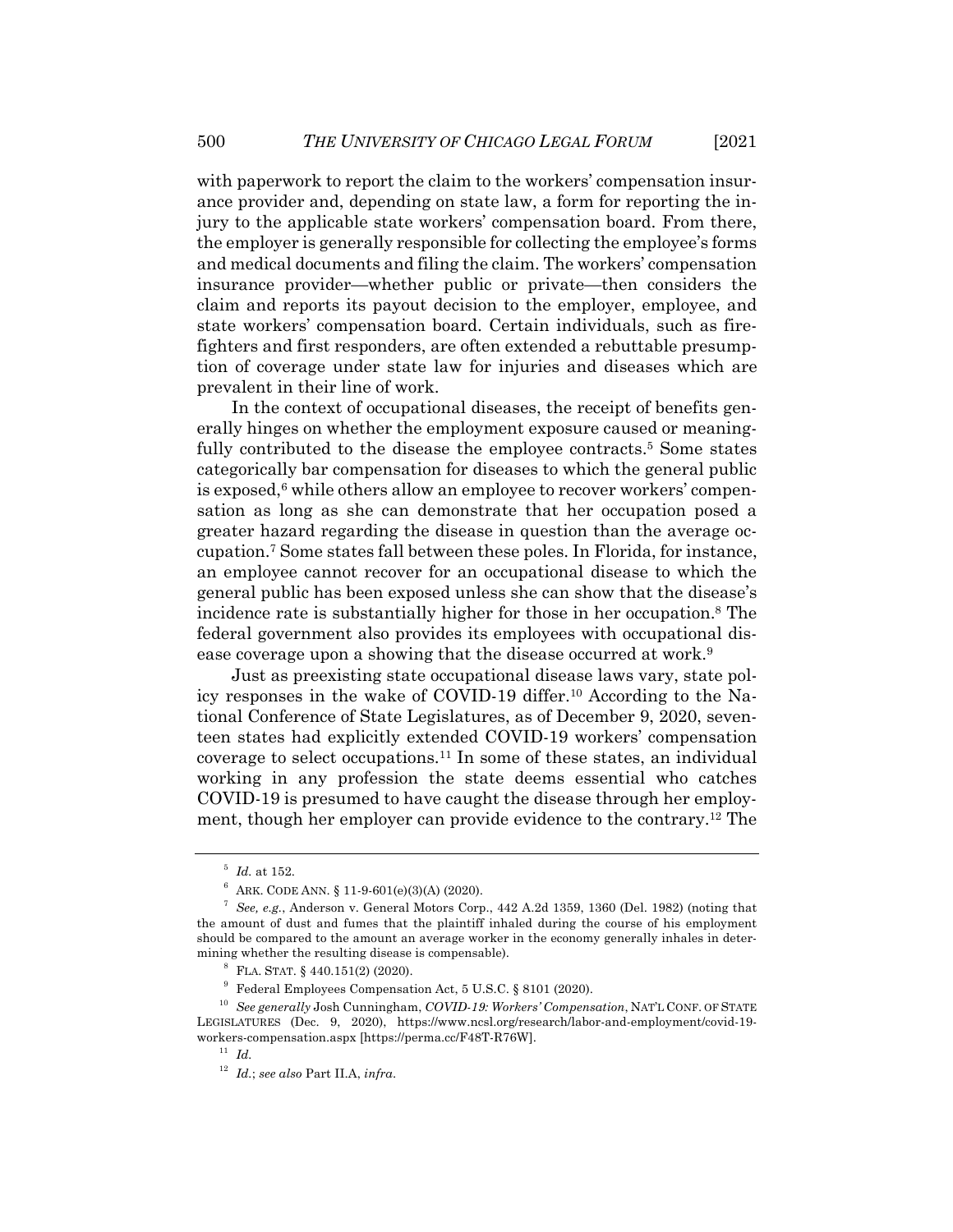federal government also adopted emergency presumptions of coverage for certain employees following the outbreak of COVID-19.13 Other states took a more measured approach, covering only first responders and health care workers.14 Still, the majority of states have not extended a presumption of coverage to anyone.15

Between ambiguous state laws and varied responses to the COVID-19 outbreak, it is unclear whether workers' compensation covers a meaningful number of laborers who contracted the virus while working outside their homes.16 The exact scope and impact of COVID-19 workers' compensation claims are difficult to quantify—the National Council on Compensation Insurance estimated that the additional burden caused by COVID-19 claims could be as small as \$2.7 billion or as large as \$81.5 billion, depending on how many claims employees eventually file.17 Despite the fact that health care and grocery store employee claim frequency has increased compared to 2019, the overall strain on the workers' compensation system may be smaller than first anticipated.18 This is likely because many employees are no longer going to work or have lost their jobs in the fallout of the pandemic.<sup>19</sup>

This Comment will proceed as follows: Part II divides states and the federal government into four distinct groups, ranging from those most likely to cover COVID-19 workers' compensation claims to those least likely. This categorization and analysis of state workers' compensation policies in response to COVID-19 marks a novel contribution to legal scholarship. Because policies vary so markedly across states and remain unclear in much of the country, it is impossible to articulate a policy which competently balances workers' interests against those of insurers and employers without first scrutinizing existing state policy. Part III begins by outlining the history of workers' compensation, which arose out of an early 1900s agreement between employers, laborers, and

<sup>13</sup> *Claims Under the Federal Employees' Compensation Act Due to the 2019 Novel Coronavirus (COVID-19)*, U.S. DEP'T OF LAB., https://www.dol.gov/agencies/owcp/dfec/InfoFECACoverageCoronavirus [https://perma.cc/5GNN-83NJ] (last accessed Feb. 14, 2021) [hereinafter "DOL, *Claims Under the FECA*"].

<sup>14</sup> *See, e.g.*, MINN. STAT. § 176.011 subdiv. 15(f) (2020).

<sup>15</sup> *See* Cunningham, *supra* note 10.

<sup>16</sup> *See, e.g.*, *COVID-19 and Workers Compensation: What You Need to Know*, NAT'L COUNCIL ON COMP. INS. (Oct. 8, 2020), https://www.ncci.com/Articles/Pages/Insights-Coronavirus-FAQs.aspx# [https://perma.cc/3YSL-PRLF] ("There are occupational groups that arguably would have a higher probability for exposure such as healthcare workers. However, even in those cases, there may be uncertainty as to whether the disease is compensable.").

<sup>&</sup>lt;sup>17</sup> NAT'L COUNCIL ON COMP. INS., COVID-19 AND WORKERS COMPENSATION: MODELING POTENTIAL IMPACTS 2 (Apr. 2020), https://www.ncci.com/articles/documents/insights-covid-19 workerscomp-modeling-potential-impacts.pdf [https://perma.cc/S4N4-7PXL].

<sup>&</sup>lt;sup>18</sup> MARSH, COVID-19'S IMPACT ON WORKERS' COMPENSATION MARKET IS MINIMAL, BUT CHALLENGES PERSIST 3–4 (2020).

<sup>19</sup> *Id.* at 3.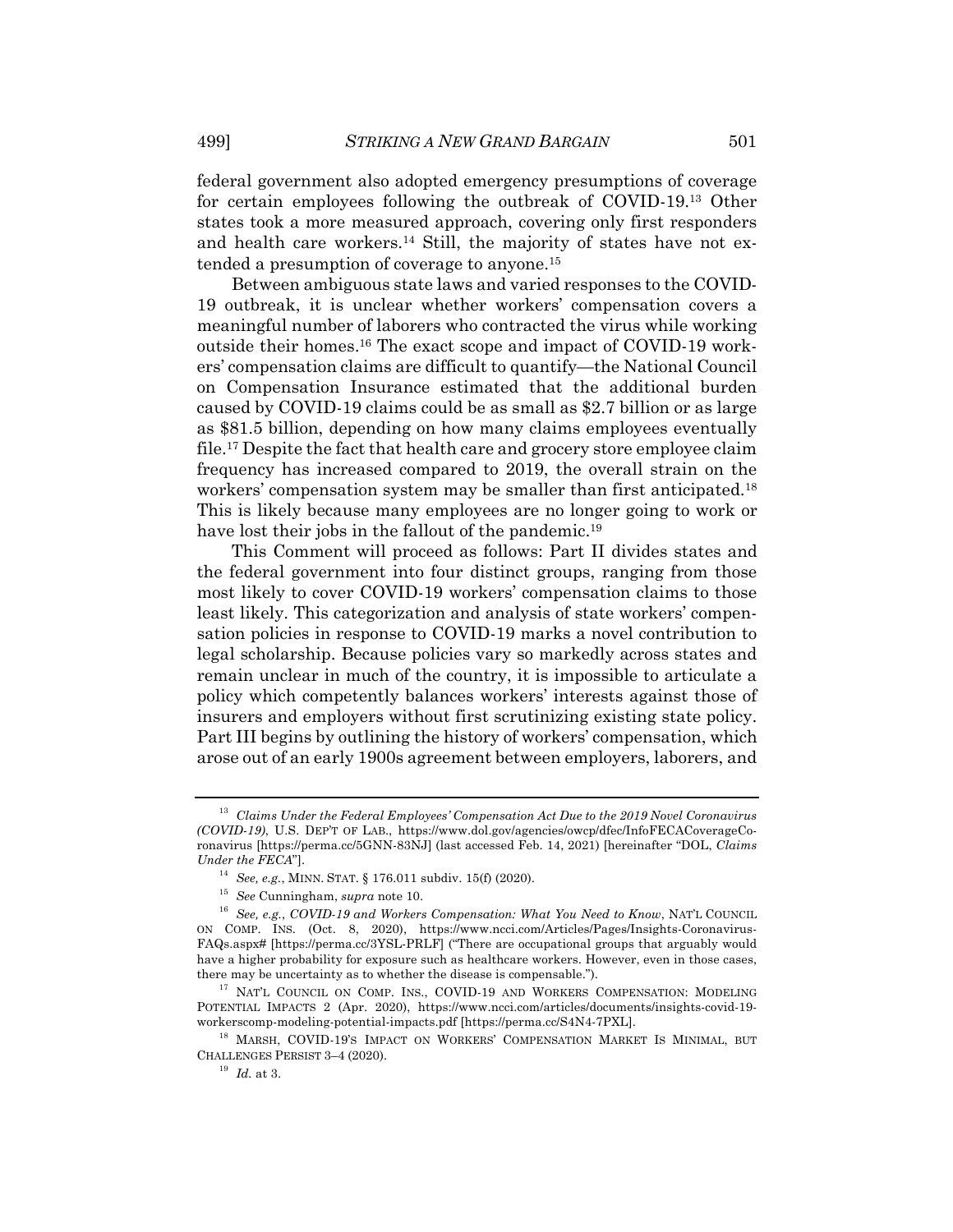state governments that has come to be known as the "Grand Bargain."20 This Part contends that—in light of the economic and social conditions originally inspiring workers' compensation—states should strike a new Grand Bargain by adopting a *selective coverage* occupational disease policy in preparation for the next pandemic. A selective coverage approach singles out specific professionals vital to the continuation of society amid a pandemic. Should these workers fall ill, the policy establishes a presumption that they contracted the virus during the course of their employment. In Part IV, this Comment offers an economic justification for the selective coverage approach. It concludes by noting that, regardless of the approach that a state ultimately adopts, all states should more explicitly define how their workers' compensation systems handle pandemics moving forward.

# II. STATE APPROACHES TO COVID-19 WORKERS' COMPENSATION: A CONTINUUM OF COVERAGE

Legal analysts have had difficulty determining whether most state workers' compensation and occupational disease statutes will cover COVID-19 cases.<sup>21</sup> The statutes are often vague<sup>22</sup> and have not been tested with a disease as widespread and contagious as COVID-19. While some states have adopted legislative policy changes or executive orders altering the landscape of their workers' compensation coverage following the COVID-19 outbreak,<sup>23</sup> others have left their workers' compensation systems unaltered.24 After analyzing both preexisting occupational disease laws and recent changes intended to expand the range of coverage, four distinct categories of state policy emerge. The categories range from states which are most likely to cover a large number of workers who contract COVID-19 to states where workers' compensation coverage for COVID-19 is outright impossible.

First, in *likely coverage* states, some combination of existing occupational disease law and emergency response to COVID-19 makes coverage for many infected employees likely. Second are *selective coverage*

<sup>20</sup> *See* Bob Burke, *The Evolution of Workers' Compensation Law in Oklahoma: Is the Grand Bargain Still Alive?*, 41 OKLA. CITY UNIV. L. REV. 337, 342 (2016).

<sup>21</sup> *See, e.g.*, Butland, *supra* note 1.

 $22$  Many states, recognizing the lack of clarity in their workers' compensation or occupational disease statutes, have also published schedules of representative occupational diseases. While not generally exhaustive, these lists are intended to bring clarity to the vague statutes. *See, e.g.*, OHIO REV. CODE ANN. § 4123.68 (LexisNexis 2020).

<sup>23</sup> *See, e.g.*, Ark. Exec. Order No. 20-35 (June 15, 2020), https://governor.arkansas.gov/images/uploads/executiveOrders/EO\_20-35.pdf [https://perma.cc/7ZT4-MSC6] (expanding Arkansas's definition of occupational diseases to include COVID-19).

<sup>24</sup> *See, e.g.*, S.B. 8007, 111th Gen. Assemb., 2d Extraordinary Sess. (Tenn. 2020) (failed in Senate Commerce and Labor Committee) (attempting to classify COVID-19 as an occupational disease).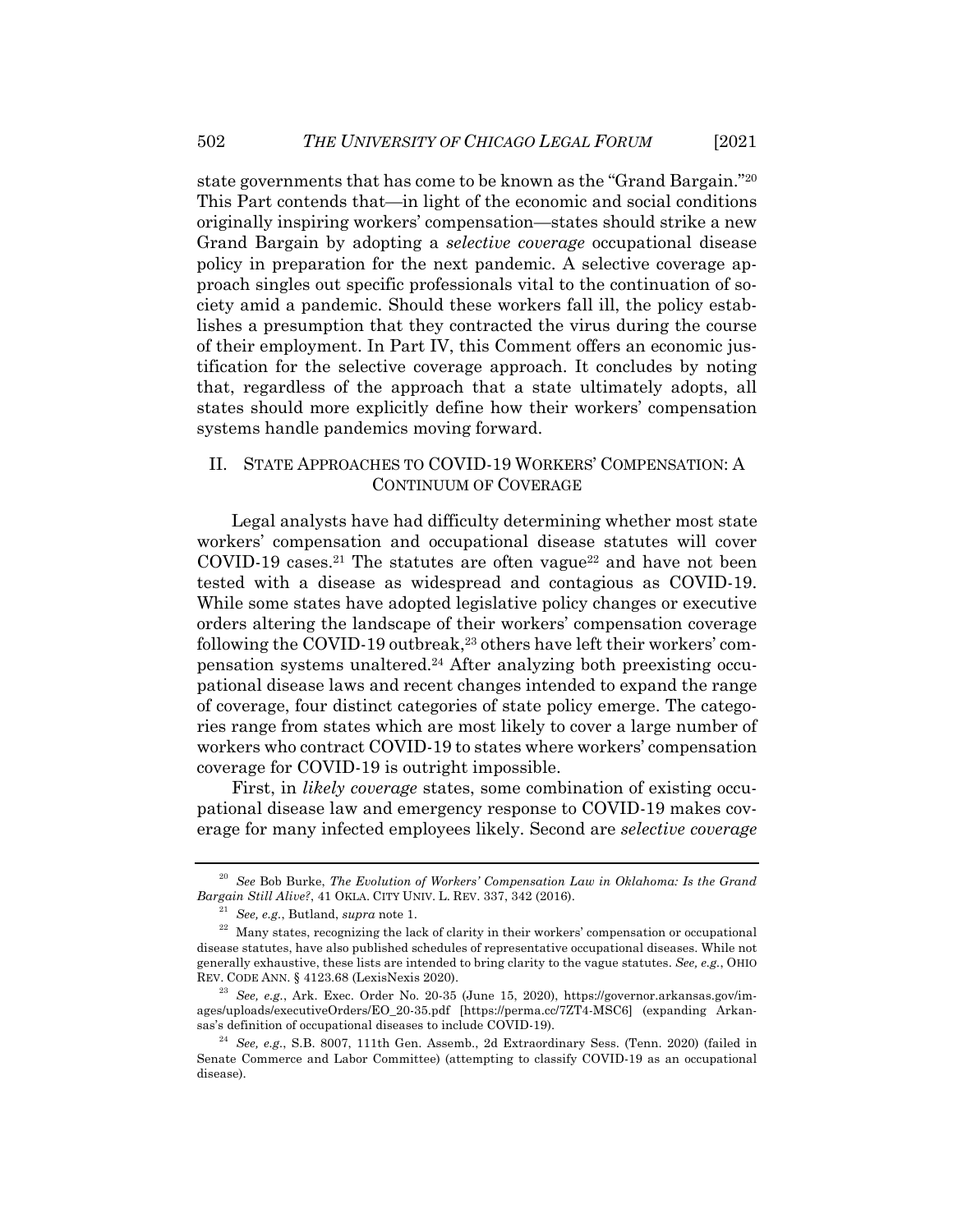states, in which certain professionals—usually first responders and health care workers—are expressly presumed to enjoy workers' compensation coverage while other workers' coverage status remains uncertain or unlikely. Third are *uncertain coverage* states, which have not adopted emergency measures extending a presumption of coverage to anyone following the outbreak of COVID-19 and whose statutes could plausibly—though by no means certainly—extend coverage to some infected workers. Finally, *unlikely coverage* states have statutory provisions that make COVID-19 coverage doubtful or altogether inaccessible.

The categorization of state policy along this spectrum is largely based upon a textualist reading of state statutes. Many workers' compensation statutes appear too vague to allow for an accurate prediction of how the lion's share of COVID-19 claims will fare,<sup>25</sup> and substantially similar language can be interpreted differently across state borders. It remains to be seen how workers' compensation claims for COVID-19 will actually fare across state lines, but a meaningful spectrum of coverage still exists regardless of the individual statutes selected for examination. The following examples within each category offer a textual range of state policy along a continuum of most to least likely to provide meaningful coverage to workers.

#### A. Likely Coverage States

Likely coverage states provide the most widespread access to workers' compensation benefits to those who have contracted COVID-19 while working outside their homes. Most commonly, states fall into the likely coverage category due to their emergency policy responses in the wake of the COVID-19 outbreak rather than their pre-pandemic statutory provisions.

Many of these states have responded to the pandemic by establishing a rebuttable presumption that essential workers who fall ill with the virus did so while working, entitling them to benefits.26 States have accomplished this through statutory changes,  $27$  regulatory responses,  $28$ and executive orders.29 Connecticut's governor, for instance, issued an executive order establishing a rebuttable presumption that essential

<sup>25</sup> *See, e.g.*, *id.*

<sup>26</sup> *See, e.g.*, Conn. Exec. Order No. 7JJJ (July 24, 2020), https://portal.ct.gov/-/media/Office-ofthe-Governor/Executive-Orders/Lamont-Executive-Orders/Executive-Order-No-7JJJ.pdf [https://perma.cc/2UPS-MVCJ].

<sup>27</sup> *See, e.g.*, 820 ILL. COMP. STAT. ANN. 310/1(g) (LexisNexis 2020).

<sup>28</sup> *See, e.g.*, Fla. Dep't of Fin. Servs., Chief Fin. Officer Directive 2020-05 (Mar. 30, 2020), https://www.myfloridacfo.com/coronavirus/documents/CFO-Directive-20-05.pdf [https://perma.cc/257F-WZ6D].

<sup>29</sup> *See, e.g.*, Conn. Exec. Order No. 7JJJ, *supra* note 26.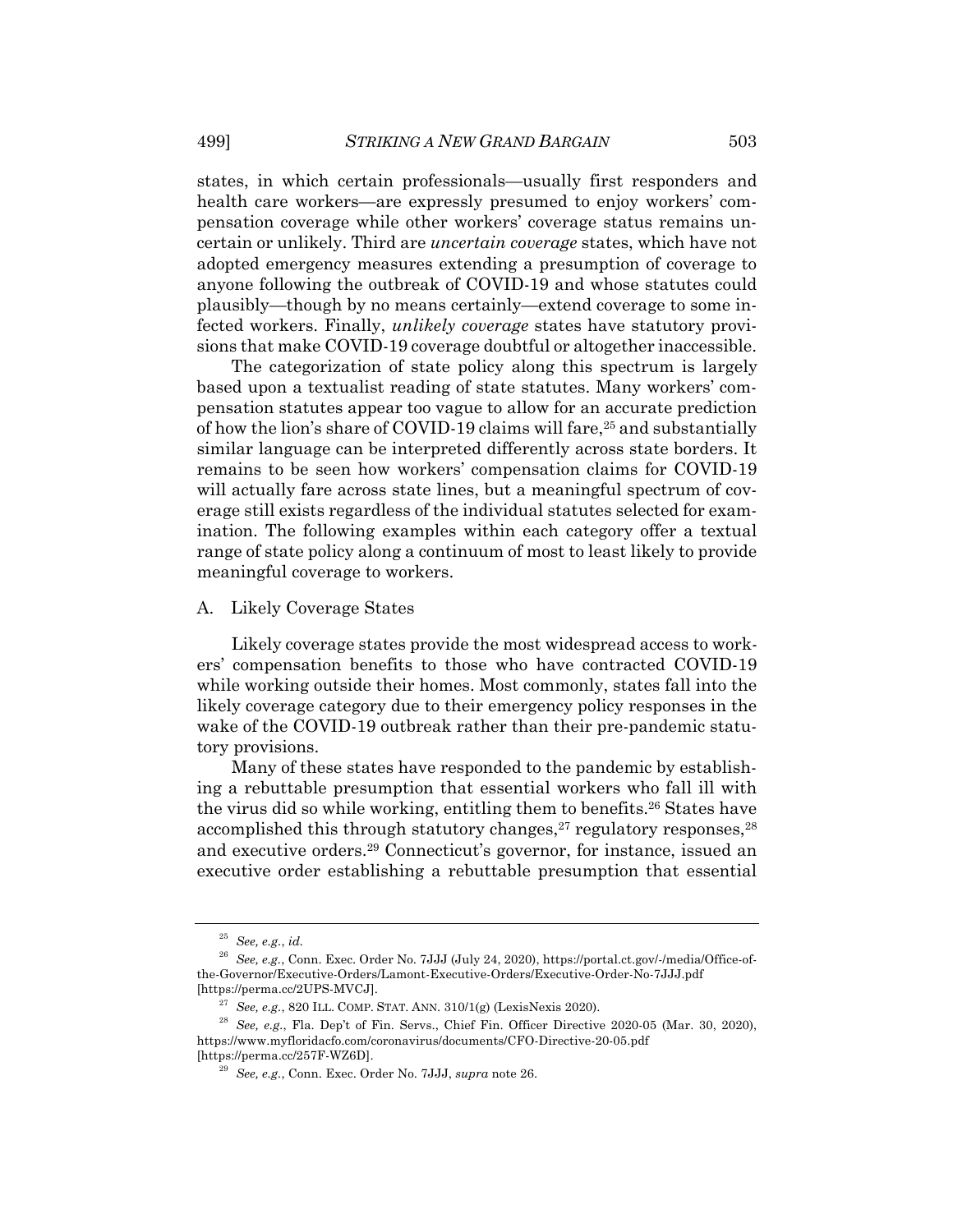workers who contracted COVID-19 between March 10 and May 20, 2020, did so in the course of their employment.30 Employers and insurance companies may challenge this presumption, but to do so successfully they must prove to a state workers' compensation commissioner (by a preponderance of the evidence) that the individual's employment was not the cause of her contracting COVID-19.31 California adopted a similarly time-sensitive executive order.32 The Illinois legislature passed a more lasting statute with a similar effect: all essential workers who contracted COVID-19 while employed outside the home enjoy the presumption of coverage.33 This statute is especially notable due to the absence of a defined time period in which the infection had to occur in order to be compensable.34

Not all states expanding access to workers' compensation for COVID-19 patients have done so through a presumption of coverage. Arkansas has explicitly changed its definition of "occupational disease" for the duration of its declared state of emergency to include COVID-19. The state also softened the requirements for an employee to succeed on a COVID-19-related compensation claim.35 While this executive order does not extend a presumption of coverage to at-risk workers, it does bring COVID-19 within the statutory framework of workers' compensation.36 This allows those who can show that a workplace exposure "may be found to have been the major cause" of the illness to recover.<sup>37</sup> Though this protection is less definite than an express presumption of coverage, employees may now file a COVID-19 workers' compensation claim if their employer had knowledge that it was "possible or likely" that the employee may contract the disease during the normal course of the employee's job performance38—this would not have been permitted under Arkansas's preexisting statute.39 Although it is difficult to forecast exactly how many workers will be able to bring a successful claim under this revised standard, employers likely know that in-person work carries concomitant risk of exposure.

<sup>30</sup> *Id.*

<sup>31</sup> *Id.*

<sup>32</sup> *See* Cal. Exec. Order No. 62-20 (May 6, 2020), https://www.gov.ca.gov/wp-content/uploads/2020/05/5.6.20-EO-N-62-20-text.pdf [https://perma.cc/AZ4C-9KVA].

<sup>33</sup> 820 ILL. COMP. STAT. ANN. 310/1(g) (LexisNexis 2020).

<sup>34</sup> *Id.*

<sup>35</sup> Ark. Exec. Order No. 20-35 (June 15, 2020), https://governor.arkansas.gov/images/uploads /executiveOrders/EO\_20-35.pdf [https://perma.cc/MHU5-TBKQ].

<sup>36</sup> *Id.*

<sup>37</sup> *Id.*

<sup>38</sup> *Id.*

 $39$  ARK. CODE ANN. § 11-9-601(g) (absolving employers from compensating workers who contract occupational diseases unless the disease contracted is peculiar to the employment).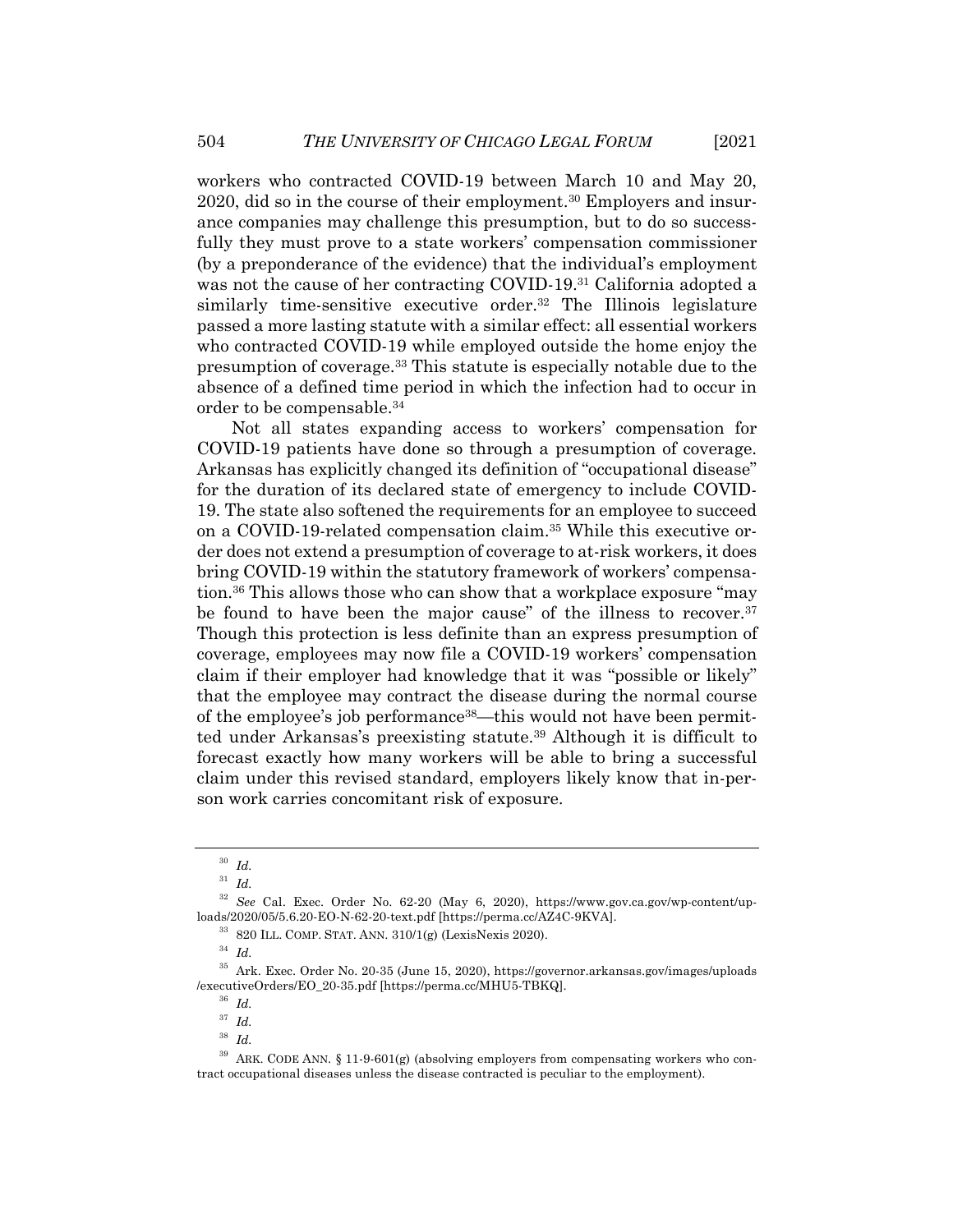### 499] *STRIKING A NEW GRAND BARGAIN* 505

Employees who must rely on an unaltered occupational disease statute likely face a lower chance at recovery than employees working in states that have adopted specific presumptions of coverage, but some state statutes are broad enough to potentially cover a large number of claims. Massachusetts, for instance, includes contagious diseases in its definition of "personal injury" for the purposes of workers' compensation.40 The state holds that contagious diseases are compensable if the risk of disease is "inherent in the employment."41 It seems plausible that employment which puts an employee at a substantially higher risk of contracting COVID-19 than she would face outside work should be considered employment with an inherent risk of falling ill with the virus. Though the success of workers' compensation claims for COVID-19 will likely revolve around case-specific facts such as whether the employee was following government stay-at-home and social distancing guidelines outside the workplace, $42$  employees in states like Massachusetts enjoy the highest degree of statutory protection.

#### B. Selective Coverage States

Though not all states have taken such sweeping measures to protect workers as likely coverage states, some have passed emergency measures that protect a select few professions and leave all others with uncertain chances to claim workers' compensation benefits. A state emblematic of the latter policy is Wisconsin.43 Traditionally, to recover for an occupational disease in Wisconsin, an employee must establish that her employment was, at least, a material contributory factor in the condition's onset or progression.44 Following the COVID-19 outbreak, the state explicitly extended the presumption of workers' compensation coverage to all first responders.45 It is reasonable to assume, however, that some non-first-responder employees will be able to prove that their employment was a material contributory factor in their contraction of COVID-19, though this will likely be highly fact dependent. An individual who works in a large grocery store and faces hundreds of customers each day, for instance, has a materially higher likelihood of contracting

 $^{40}$  MASS. ANN. LAWS ch. 152, § 1(7A) (LexisNexis 2020).

<sup>41</sup> *Id.*

<sup>42</sup> *See generally* Michael C. Schmidt, *An Interview Breaking Down Covid-19 and Workers Compensation*, EMP. L. NOW (June 17, 2020), https://www.employmentlawnow.com/2020/06/17/iv-74 an-interview-breaking-down-covid-19-and-workers-compensation/ [https://perma.cc/RUK4- UVXW].

<sup>43</sup> WIS. STAT. § 102.03 (2020).

<sup>44</sup> *See* Universal Foundry Co. v. Wis. Dep't of Indus., Lab. & Hum. Rel., 263 N.W.2d 172, 177 (Wis. 1978).

<sup>45</sup> Assemb. B. 1038, 2019–2020 Leg., Apr. 2020 Sess. (Wis. 2020).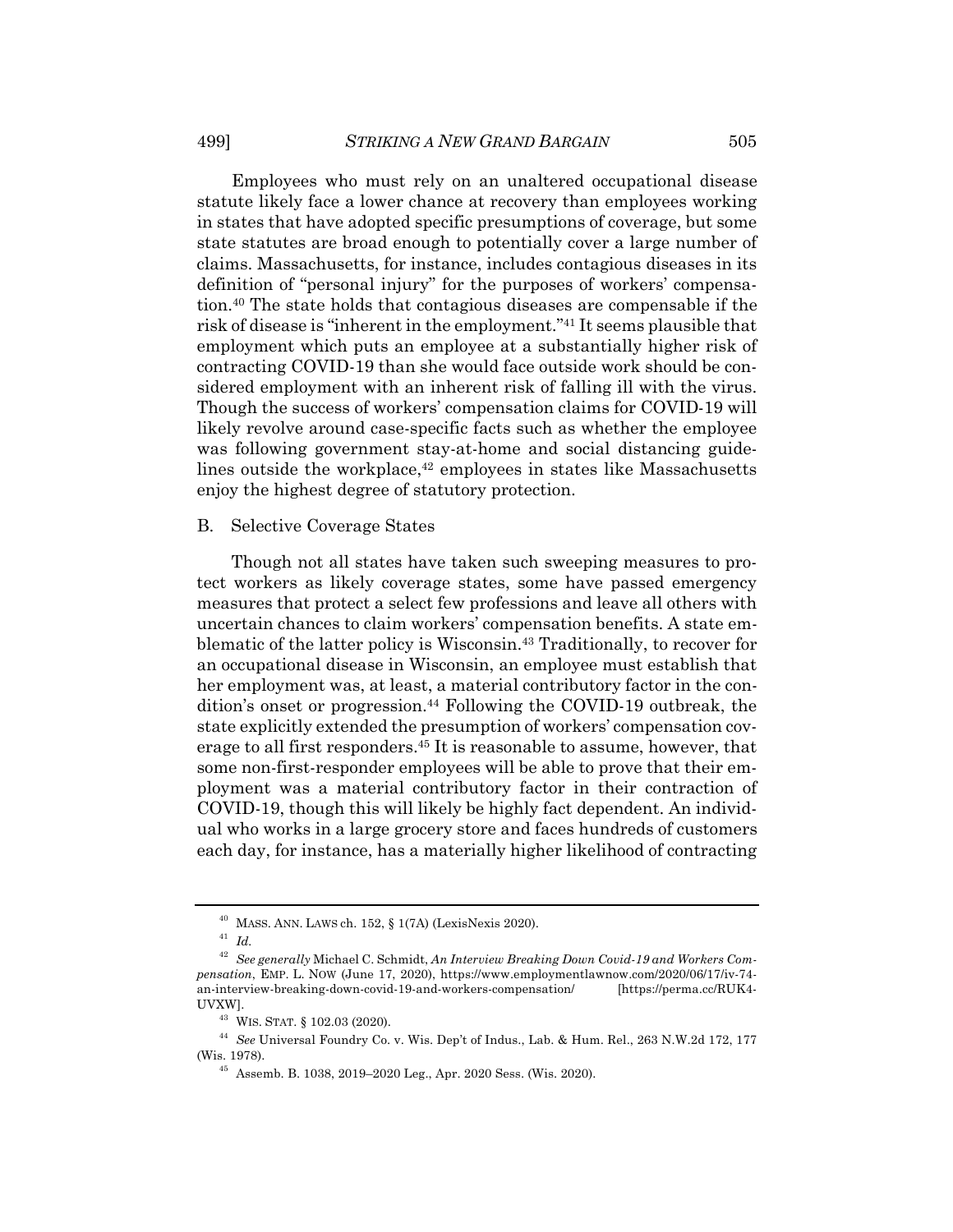the virus compared to someone who works from home.46 Should this worker contract COVID-19 while employed, she has a plausible path to recovery under the text of Wisconsin's statute.47

Some states have extended the presumption of coverage to specific professions but leave other employees with a comparatively paltry chance at accessing workers' compensation benefits after falling ill with COVID-19.48 Minnesota, for instance, has extended a presumption of coverage to all first responders and health care workers.<sup>49</sup> Though narrower than the presumptions found in likely coverage states, this explicit presumption of coverage is broader than Wisconsin's first-responders-only presumption. Minnesota's occupational disease statute, however, is more limited than Wisconsin's workers' compensation law.<sup>50</sup> Under the Minnesota statute, an occupational disease is compensable only if the employee can establish a "direct causal connection" between the disease and the employment.51 Further, the employee is not eligible for compensation for an illness "to which the worker would have been equally exposed outside of the employment."52 Considering the extremely contagious nature of COVID-19 and the difficulty in pinpointing exactly when someone becomes infected,53 it seems unlikely that many workers will succeed in bringing statutory claims under Minnesota law.54

<sup>46</sup> *See* Marcus Lu, *The Front Line: Visualizing the Occupations With the Highest COVID-19 Risk*, VISUAL CAPITALIST (Apr. 15, 2020), https://www.visualcapitalist.com/the-front-line-visualizing-the-occupations-with-the-highest-covid-19-risk/ [https://perma.cc/HXL6-7M45].

<sup>47</sup> Similar policy regimes exist in Florida and Kentucky. *See* FLA. STAT. § 440.151(2) (2021) (defining an occupational disease as a disease peculiar to a particular trade unless the incidence of the disease is substantially higher in that particular trade); Fla. Dep't of Fin. Servs., Chief Fin. Officer Directive 2020-05 (2020), https://www.myfloridacfo.com/coronavirus/documents/CFO-Directive-20-05.pdf [https://perma.cc/3WHM-JB23] (establishing a presumption of coverage for certain state employees); KY. REV. STAT. ANN. § 342.0011(3) (LexisNexis 2020) (requiring that compensable occupational diseases be fairly traceable to employment as a proximate cause); Ky. Exec. Order No. 2020-277 (Apr. 9, 2020), https://governor.ky.gov/attachments/20200409\_Executive-Order\_2020-277\_Workers-Compensation.pdf [https://perma.cc/2S6K-X7JC] (extending a presumption of coverage to a swath of different employees, including grocery store workers).

<sup>48</sup> *See, e.g.*, MINN. STAT. § 176.011.

<sup>49</sup> H.F. 4537, 91st Leg., Reg. Sess. (Minn. 2020).

<sup>50</sup> *Compare* MINN. STAT. § 176.011 subdiv. 15(a) ("A disease arises out of the employment only if there be a direct causal connection between the conditions under which the work is performed."), *with* Universal Foundry Co. v. Wis. Dep't of Indus., Lab. & Hum. Rel., 263 N.W.2d 172, 177 n.5 (Wis. 1978) (explaining that a prior workplace injury need only be a "material factor" in causing a subsequent compensable occupational disease, rather than the sole or main factor).

<sup>51</sup> MINN. STAT. § 176.011 subdiv. 15(a).

<sup>52</sup> *Id.*

<sup>53</sup> *See, e.g.*, Adrianna Rodriguez, *Most COVID-19 Patients Don't Know Who Infected Them, CDC Survey Finds*, USA TODAY (July 1, 2020), https://www.usatoday.com/story/news/health /2020/07/01/most-covid-19-patients-dont-know-who-infected-them-cdc-survey-finds/5354603002/ [https://perma.cc/24P6-WSH5].

<sup>&</sup>lt;sup>54</sup> Michigan and Washington have similar policies—a handful of professions enjoy the presumption of coverage, but most employees who contract COVID-19 will likely struggle to receive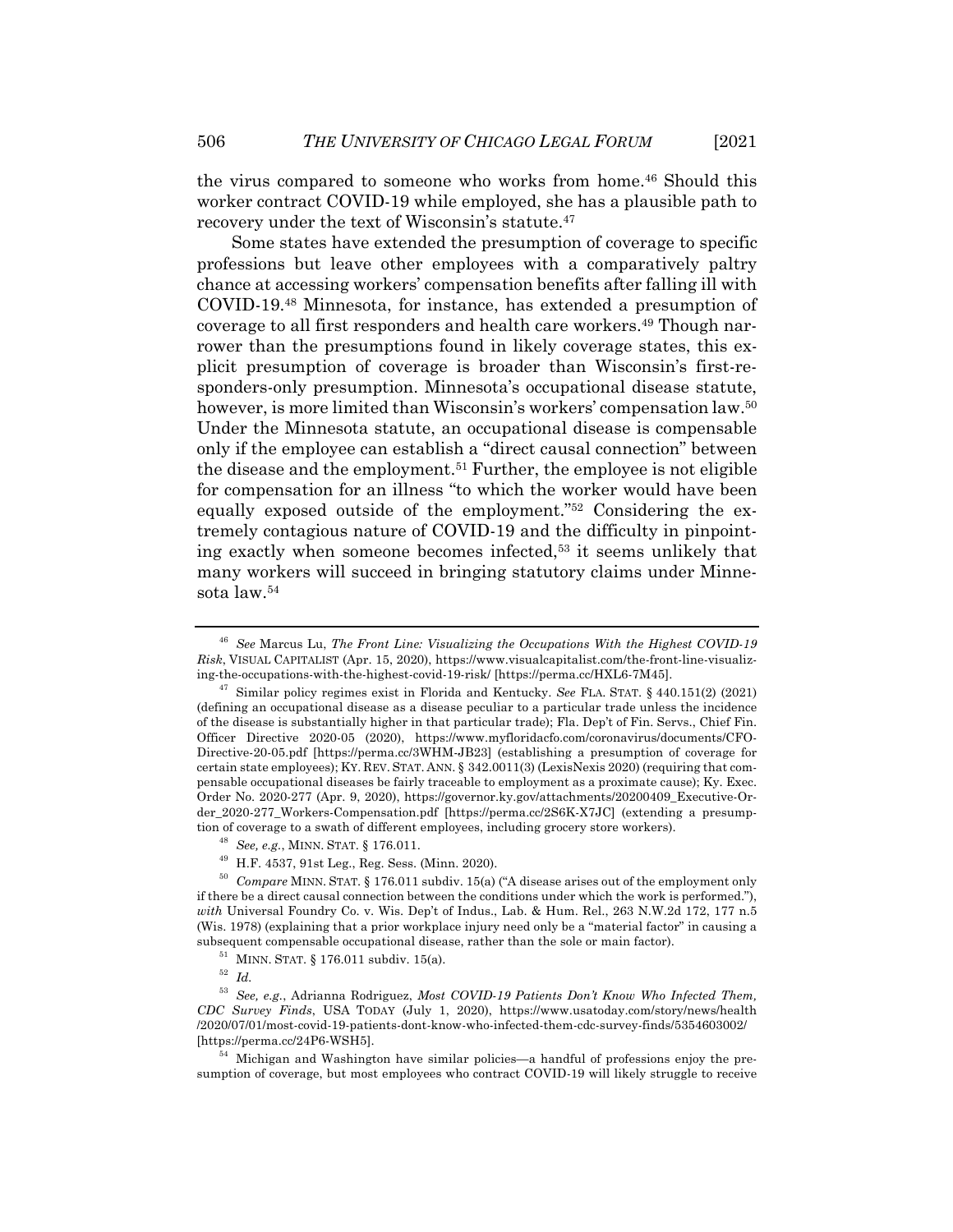#### C. Uncertain Coverage States

In most states and for most workers, COVID-19 workers' compensation coverage is simply uncertain. Essentially, the states in this category mirror those in the preceding category in which workers without a presumption of coverage still have a nonzero—though by no means probable—likelihood of collecting workers' compensation benefits through traditional statutory avenues. Importantly, the states in this category have not extended a presumption of coverage to anyone. In many of these states, the lower-than-expected financial impact of COVID-19 occupational disease claims on insurers<sup>55</sup> may leave statutory schemes largely untested. Maryland, for instance, vaguely defines occupational disease as a disease "contracted as the result of and in the course of employment"56 and allows coverage only when "it reasonably may be concluded that the occupational disease was incurred as a result of the employment."57 The Maryland Court of Appeals shed some light on the contours of this statutory requirement in *Baltimore v. Quinlan*. 58 In deciding whether an occupational disease is compensable, the court considered: "(a) [whether] the 'nature' of the employment includes the hazards of the ailment the employee suffers from to a greater degree than that present in general employment; and (b) whether the employee's individual job functions expose the employee to those hazards."59

Understandably, individuals in some professions will have an easier path to satisfying the *Quinlan* standard than others. For instance, medical professionals like dental hygienists, registered nurses, and respiratory therapists are engaged in employment with a greater hazard

benefits. *See* MICH. COMP. LAWS SERV. § 418.401(2) (LexisNexis 2020) ("'Personal injury' includes a disease or disability that is due to causes and conditions that are characteristic of and peculiar to the business of the employer."); Mich. Exec. Order No. 2020-125 (June 17, 2020), https://www.michigan.gov/whitmer/0,9309,7-387-90499\_90705-532255--,00.html

<sup>[</sup>https://perma.cc/CNV8-XLBW] (extending a presumption of coverage for first-response employees); Dennis v. Dep't of Lab. & Indus., 745 P.2d 1295, 1303 (Wash. 1987) ("[T]he conditions causing the disease or disease-based disability must be . . . conditions of the worker's particular occupation as opposed to conditions coincidentally occurring in his or her workplace."); Press Release, Wash. Dep't of Lab. & Indus., Inslee Announces Workers' Compensation Coverage to Include Quarantined Health Workers/First Responders (Mar. 5, 2020), https://www.governor.wa.gov/news-media /inslee-announces-workers-compensation-coverage-include-quarantined-health-workersfirst [https://perma.cc/6GVX-WMFD].

<sup>55</sup> *See* Andrew G. Simpson, *It Could Have Been Worse. An Update on COVID-19 Impact on Workers' Compensation*, INS. J. (Feb. 9, 2021), https://www.insurancejournal.com/news/national/2021/02/09/600507.htm [https://perma.cc/52MH-FYNU].

 $^{56}$  MD. CODE ANN., LAB. & EMPL. § 9-101(g) (LexisNexis 2020).

 $57 \S 9.502(d)(2)$ .

<sup>58</sup> 215 A.3d 282 (Md. 2019).

<sup>59</sup> *Id.* at 293 (citing CLIFFORD B. SOBIN, 1 MARYLAND WORKERS' COMPENSATION § 7.2, at 196– 97 (2018)).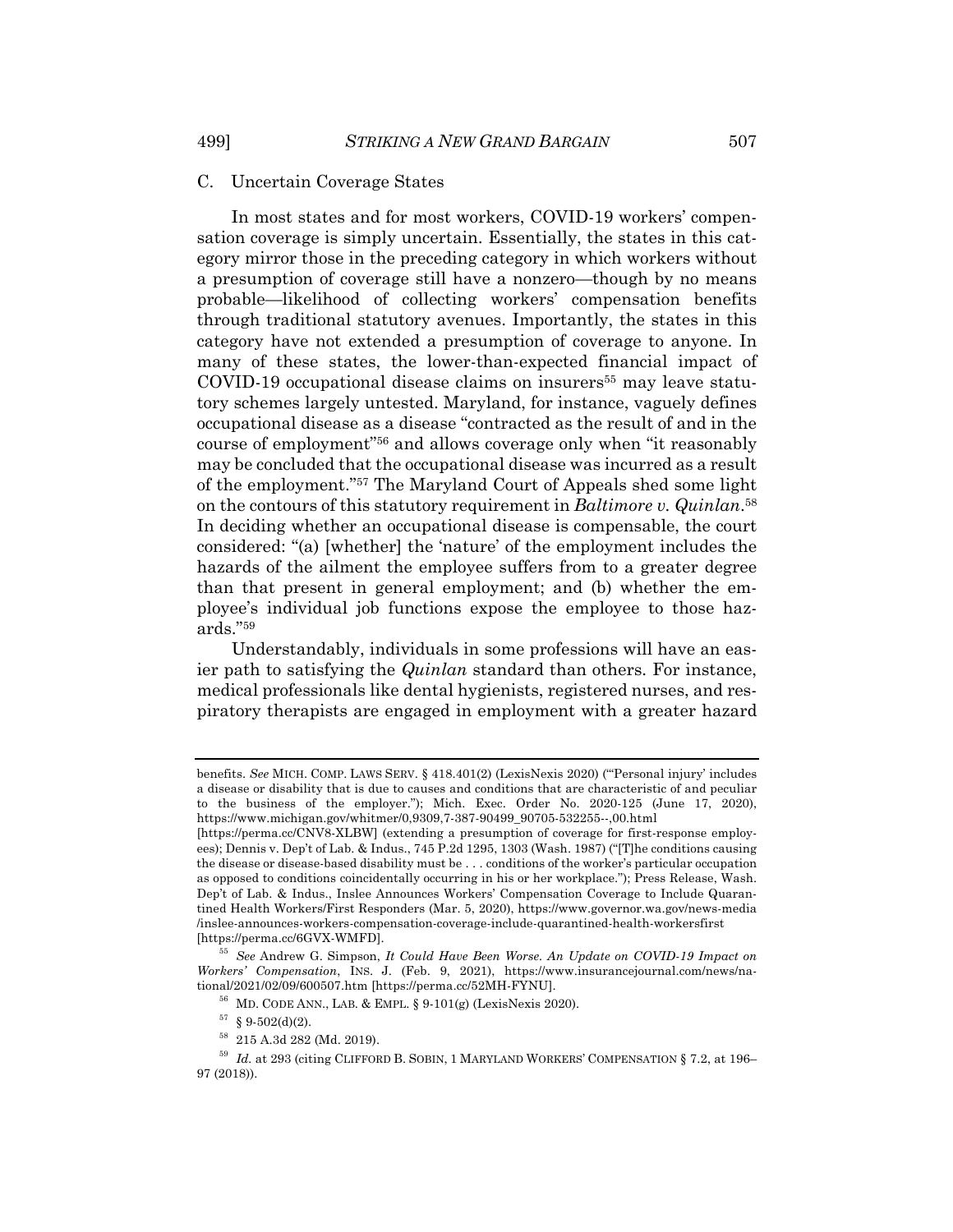of contracting COVID-19 than the average job.<sup>60</sup> Whether any individual nurse's claim for workers' compensation succeeds, then, will likely depend on whether her specific duties expose her to the hazards of COVID-19 inherent in nursing. $61$  It seems relatively likely that, under the Maryland statute, many frontline and health care workers will have access to coverage. However, it is difficult to gauge how many professions will have a reasonable chance at receiving benefits. Both employees working in industries where the overall hazard of contracting COVID-19 is only slightly higher than average and employees in highrisk industries who cannot prove they came into contact with an infected individual at work could struggle to recover.

Any individual's access to benefits in a state with a similar workers' compensation system will likely amount to a threshold question as to how much more likely her job was to expose her to COVID-19 than the average worker's. It is unclear whether the benchmark in this instance will be the total pool of employees—many of whom are working from home and would therefore be ineligible for workers' compensation upon contracting COVID-19—or the total pool of employees working in person.62

Some uncertain coverage states make this determination even more mercurial. A swath of state workers' compensation statutes bar recovery when a claimant is equally exposed to the disease both on and off the job.63 While doctors and nurses working with COVID-19 patients directly will likely have little trouble proving that their jobs led to increased exposure, it will be much more difficult to quantify whether other laborers—like grocery store clerks, janitors, and retail workers were exposed to the virus equally during working hours and during their time off. These cases will likely depend on the individual employees' habits outside of work,<sup>64</sup> but it could be difficult for courts to quantify the risk of workplace exposure relative to the risk now present in everyday life outside of work.<sup>65</sup> The presence of a robust contact tracing

<sup>60</sup> *See* Lu, *supra* note 46.

<sup>61</sup> *Quinlan*, 215 A.3d at 296 (quoting Black & Decker Corp. v. Humbert, 984 A.2d 281, 292 (Md. Ct. Spec. App. 2009)) ("We look to the 'duties of a claimant's profession' and determine whether 'the hazard that led to the disease exists in the nature of that employment.'").

 $62$  Certain databases, such as the US Department of Labor's O\*NET OnLine compilation of likelihood of disease exposure by profession, may guide adjudicators and courts in answering this threshold question. *See* U.S. DEP'T OF LAB., WORK CONTEXT—EXPOSED TO DISEASE OR INFECTIONS, https://www.onetonline.org/find/descriptor/result/4.C.2.c.1.b?a=1 [https://perma.cc/Z5GB-CP9U] (last visited Dec. 17, 2020).

<sup>63</sup> *See, e.g.*, IND. CODE ANN. § 22-3-7-10(b) (LexisNexis 2020); W. VA. CODE § 23-4-1(f) (2020); COLO. REV. STAT. § 8-40-201(14) (2020).

<sup>64</sup> *See generally* Schmidt, *supra* note 42.

<sup>65</sup> *See* Ashley Hagen, *COVID-19 Transmission Dynamics*, AM. SOC'Y FOR MICROBIOLOGY (Apr. 20, 2020), https://asm.org/Articles/2020/April/COVID-19-Transmission-Dynamics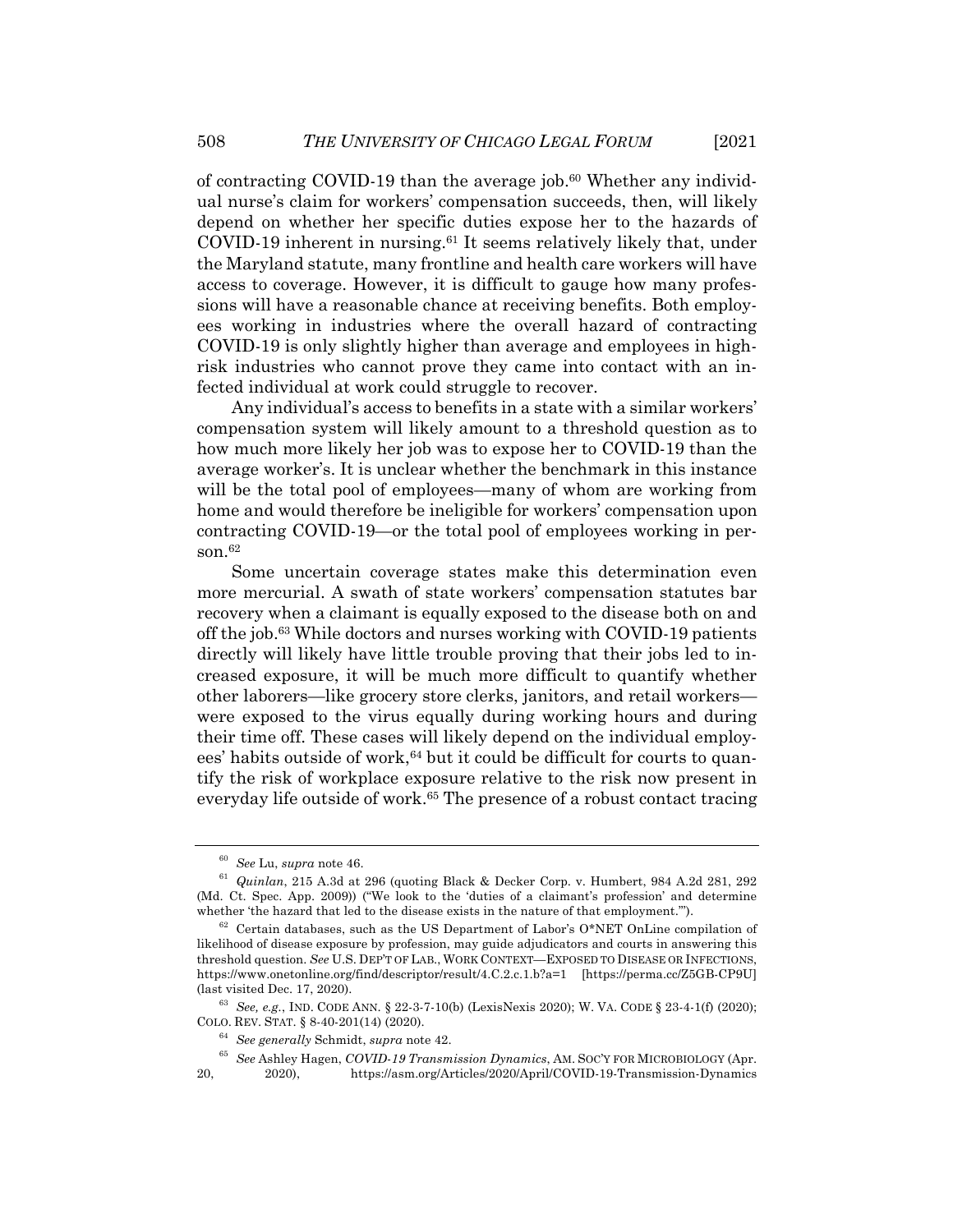scheme could help individuals prove that workplace exposure was, in fact, the cause of their illness.<sup>66</sup> Unfortunately, government efforts at providing contact tracing have been scrutinized for their inadequacy, $67$ likely leaving workers in uncertain coverage states without sufficient data to support their claims.

#### D. Unlikely Coverage States

The states that fall within this category have workers' compensation statutes that would likely reject compensating someone who has fallen ill with a pandemic virus such as COVID-19, and they have not changed their policies in the wake of the outbreak. Often, these states have adopted specific statutory language that seems to bar recovery for diseases to which the public is substantially exposed.68 In Georgia, for instance, diseases to which the employee may have had substantial exposure outside the workplace do not fall within the statutory definition of occupational diseases.69 Similarly, in Oregon, compensable diseases do not include those to which an employee is ordinarily exposed outside of work.70 This slight difference in language may mean that a worker in Oregon has a better chance at receiving benefits than a similarly situated employee in Georgia,71 but both state statutes suggest that few if any—workers will receive benefits.

<sup>[</sup>https://perma.cc/9FGE-DRJY] ("Transmission dynamics of SARS-CoV-2 have generated a significant amount of debate since the emergence of the virus in late 2019. One reason for this is simply a lack of evidence.").

<sup>66</sup> *See generally* Paul Giannetti, *If I Contracted COVID-19 at Work—Can I Get Workers' Compensation?*, PAUL GIANNETTI ATT'Y AT LAW (May 1, 2020), https://www.comp7777.com/workerscompensation/contracted-covid-19-can-i-get-workers-compensation/ [https://perma.cc/2QUY-SMMD] (suggesting that contact tracing may improve an employee's odds of receiving workers' compensation in New York).

<sup>67</sup> *See* Selena Simmons-Duffin, *Coronavirus Cases Are Surging. The Contact Tracing Workforce Is Not.*, NPR (Aug. 7, 2020), https://www.npr.org/sections/health-shots/2020/08/07/899954832 /coronavirus-cases-are-surging-the-contact-tracing-workforce-is-not [https://perma.cc/V3NX-Y786]; Jennifer Steinhauer & Abby Goodnough, *Contact Tracing Is Failing in Many States. Here's Why.*, N.Y. TIMES (Aug. 1, 2020), https://www.nytimes.com/2020/07/31/health/covid-contact-tracing-tests.html [https://perma.cc/2FJ3-QB27].

<sup>68</sup> *See, e.g.*, GA. CODE ANN. § 34-9-280(2)(C) (2020); OR. REV. STAT. § 656.802(1)(a) (2020).

<sup>69</sup> GA. CODE ANN. § 34-9-280(2)(C).

<sup>&</sup>lt;sup>70</sup> OR. REV. STAT. §  $656.802(1)(a)$ .

<sup>71</sup> *Compare* Bryan Churchill, *State of Oregon Workers' Compensation COVID-19 Quick Guide*, USLAW NETWORK, INC. (2020), https://www.uslaw.org/files/Compendiums2020 /COVID19\_WorkersCompQuickGuide/Oregon\_USLAW\_Compendium\_COVID19\_WorkersCompQ uickGuide\_2020.pdf [https://perma.cc/W7UG-XNJG] ("Under Oregon's statutory criteria, it is possible that COVID-19 would be considered an occupational disease."), *with* Benjamin Gerber, *Coronavirus, Infectious Disease and Workers' Compensation in Georgia*, GERBER & HOLDER WORKERS' COMP. ATT'YS BLOG, https://www.gerberholderlaw.com/blog/georgia-workers-industry-news/coronavirus-workers-compensation/ [https://perma.cc/7CE8-2LME] (last visited Oct. 15, 2020) ("[C]ontracting COVID-19 at work would *not* qualify as an occupational disease and would therefore not be compensable under Georgia law.").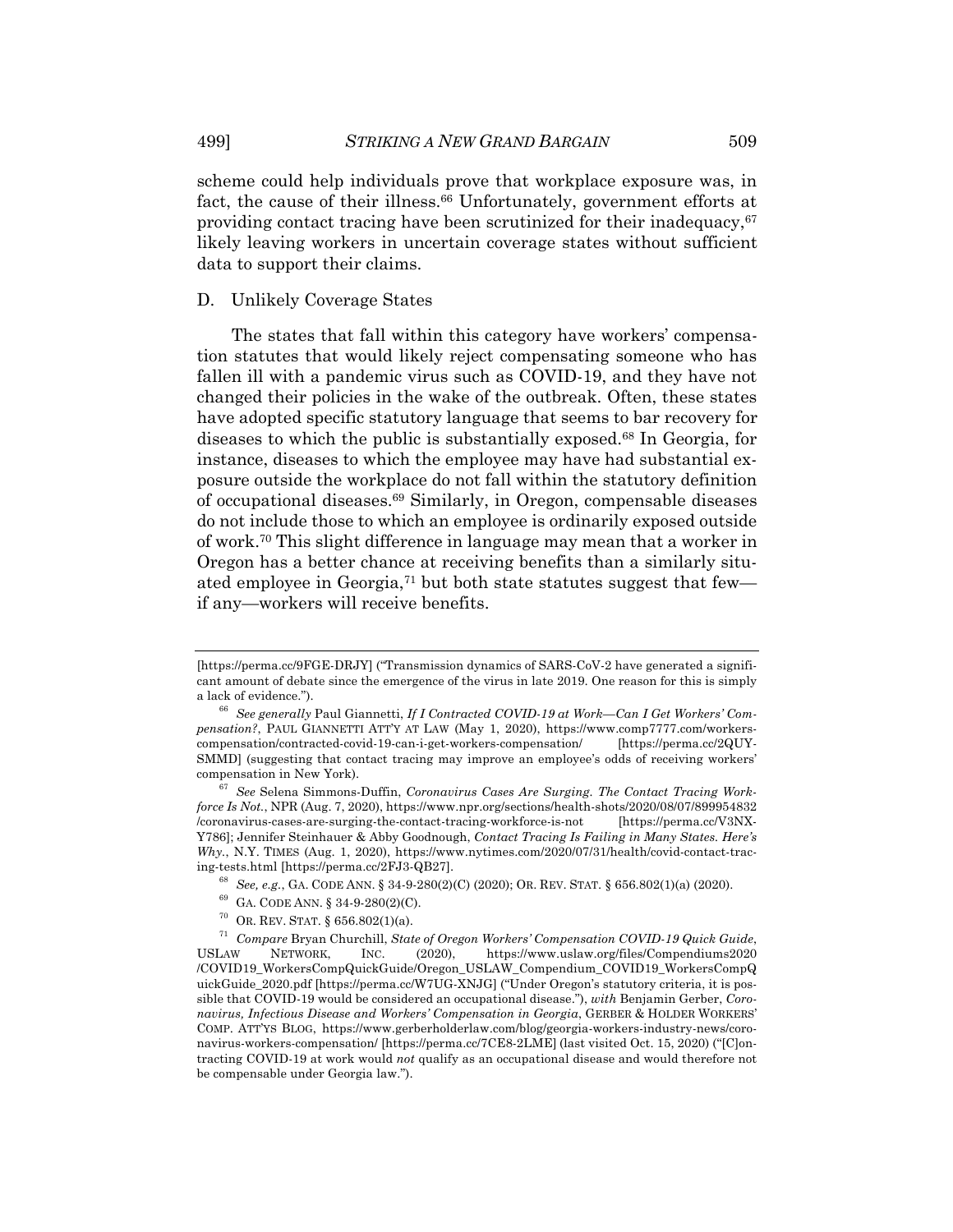The bulk of other states within the unlikely coverage category have statutory language requiring that compensable occupational diseases be "peculiar to" the employment, trade, or occupation.72 Kansas, for instance, stipulates that "hazards of diseases and conditions attending employment in general" are not compensable.<sup>73</sup> Interestingly, the Kansas legislature has unsuccessfully attempted to reform its policies three times following the COVID-19 outbreak.74 The state's failed legislation would have explicitly defined COVID-19 as an occupational disease and extended a presumption of coverage to all employees who work in close proximity with the public or other coworkers.75 The fact that Kansas considered and rejected an explicit presumption of coverage for workers indicates that the vast majority of individuals who contract COVID-19 while working will likely receive no workers' compensation benefits.<sup>76</sup>

E. The Federal Government's Selective Coverage Response to COVID-19

Like many states, the federal government has changed its workers' compensation policies in the wake of COVID-19.77 The Office of Workers' Compensation Programs (OWCP) administers the Federal Employees Compensation Act78 (FECA) and manages injured employees' claims.79 Like state workers' compensation laws, FECA is often an employee's sole remedy following a workplace injury.80 Traditionally, a federal employee who wishes to bring a successful occupational disease claim under FECA must prove that the disease occurred while the employee was engaged in the performance of her duty, and the employee must provide evidence that the medical condition is causally related to her work activity.<sup>81</sup>

In cases where federal employees have contracted COVID-19, the OWCP distinguishes between high-risk employment—which carries

<sup>72</sup> *See, e.g.*, LA. STAT. ANN. § 23:1031.1.B (2020); KAN. STAT. ANN. § 44-5a01(b) (2020).

<sup>73</sup> KAN. STAT. ANN. § 44-5a01(b).

<sup>74</sup> *See* H.B. 2018, 2020 Leg., Spec. Sess. (2020) (failed in committee); H.B. 2007, 2020 Leg., Spec. Sess. (2020) (failed in committee); S.B. 1, 2020 Leg., Spec. Sess. (2020) (failed in committee).

<sup>75</sup> *See, e.g.*, S.B. 1, 2020 Leg., Spec. Sess. (2020) (failed in committee).

<sup>76</sup> *See generally Covid-19 Update,* MVP LAW (Aug. 11, 2020), https://mvplaw.com/covid-19-update/ [https://perma.cc/8UQQ-P9AN] ("As for the general office employee or warehouse worker, it will be much more difficult to successfully bring a workers' compensation claim for exposure to the coronavirus [when compared to health care workers] since most of these occupations do not include a particular hazard of the coronavirus.").

<sup>77</sup> DOL, *Claims Under the FECA*, *supra* note 13.

<sup>78</sup> *See* 5 U.S.C. §§ 8101–8193.

<sup>79</sup> *See* 20 C.F.R. § 10.1 (2020).

<sup>80</sup> *See, e.g.*, Schmid v. United States, 645 F. Supp. 480, 482 (E.D. Pa. 1986).

 $^{81}$  20 C.F.R. § 10.115.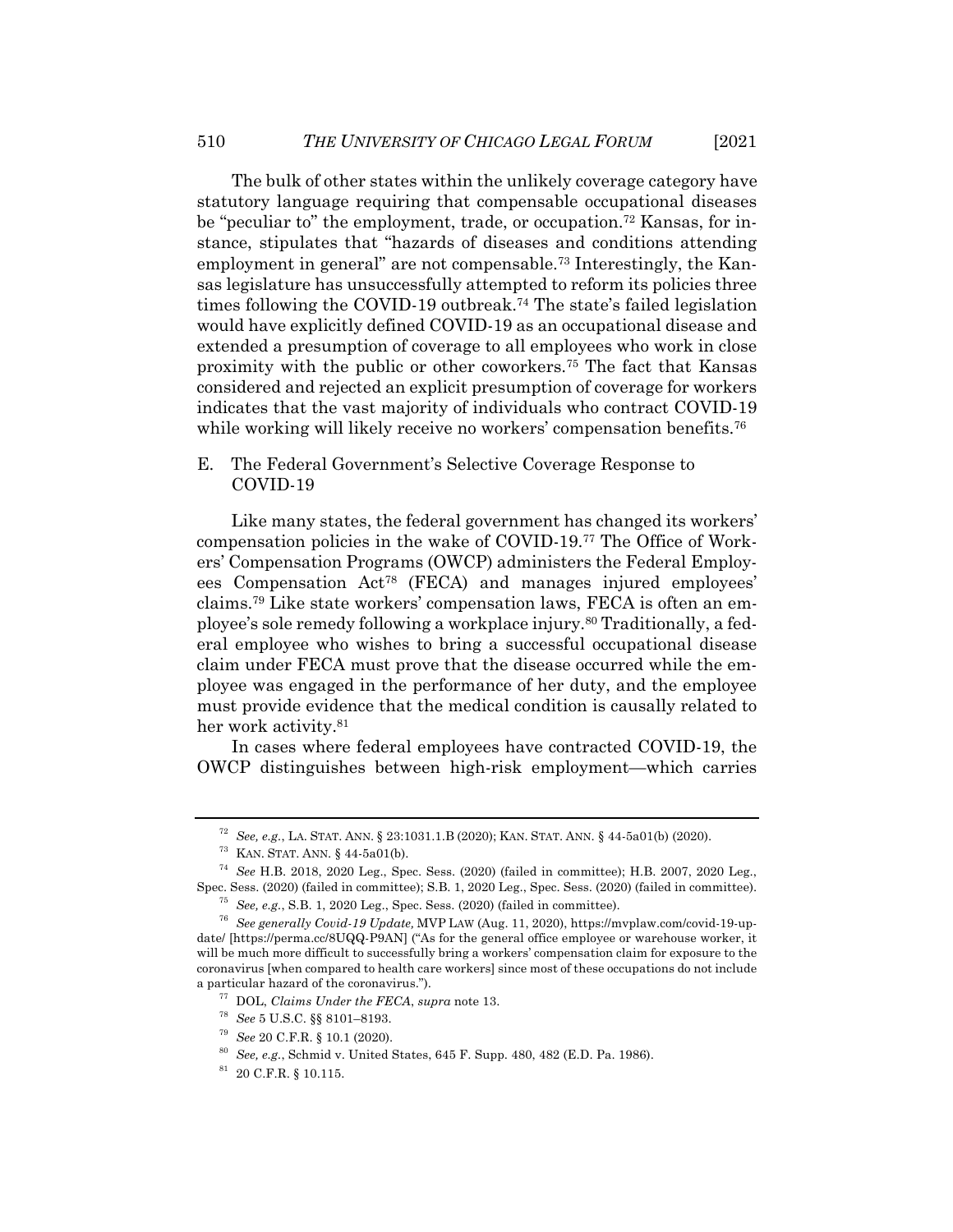with it the presumption of workers' compensation coverage—and employment which is not high-risk.82 The federal government describes high-risk employees as "federal workers who are required to have inperson and close proximity interactions with the public on a frequent basis—such as members of law enforcement, first responders, and front-line medical and public health personnel."83 If an employee is not considered high-risk, she will have to provide evidence suggesting that she was exposed to COVID-19 through her employment, and her employer may support or oppose the claim.84 Because the federal government's system has extended a presumption of coverage to practitioners within a discrete list of professions, it is categorized alongside the selective coverage states discussed above.

#### III. FULFILLING THE HISTORICAL PROMISE OF THE GRAND BARGAIN

Many essential workers who contract COVID-19 through the course of their employment will not receive workers' compensation. To remedy this problem, states should adopt a selective coverage policy in preparation for the next pandemic, extending a presumption of coverage to public-facing essential workers in enumerated professions. A selective coverage approach is well-grounded in the history undergirding workers' compensation. Further, this approach would bring occupational disease doctrine—which has seen underwhelming development since the Grand Bargain was struck—in line with traditional workers' compensation law. To better explain why current occupational disease law fails to live up to the promises of the Grand Bargain, this Part begins with a brief history of workers' compensation law. It then calls for states to honor the history and intent of the Grand Bargain by adopting a selective coverage approach for future pandemics. Though this Comment does not attempt to prescribe a list of covered professions to states, it urges them to create policy regimes that are both well-reasoned (by offering the presumption to the most deserving employees) and clear (by specifically enumerating the professions that receive the presumption).

# A. The Grand Bargain's Proud History and Disappointing Execution

Prior to the widespread adoption of workers' compensation laws in the early 1900s, American employers were technically liable through tort litigation for negligence resulting in injuries to employees, but

<sup>82</sup> DOL, *Claims Under the FECA*, *supra* note 13.

<sup>83</sup> *Id.*

 $^{84}$  20 C.F.R. § 10.115.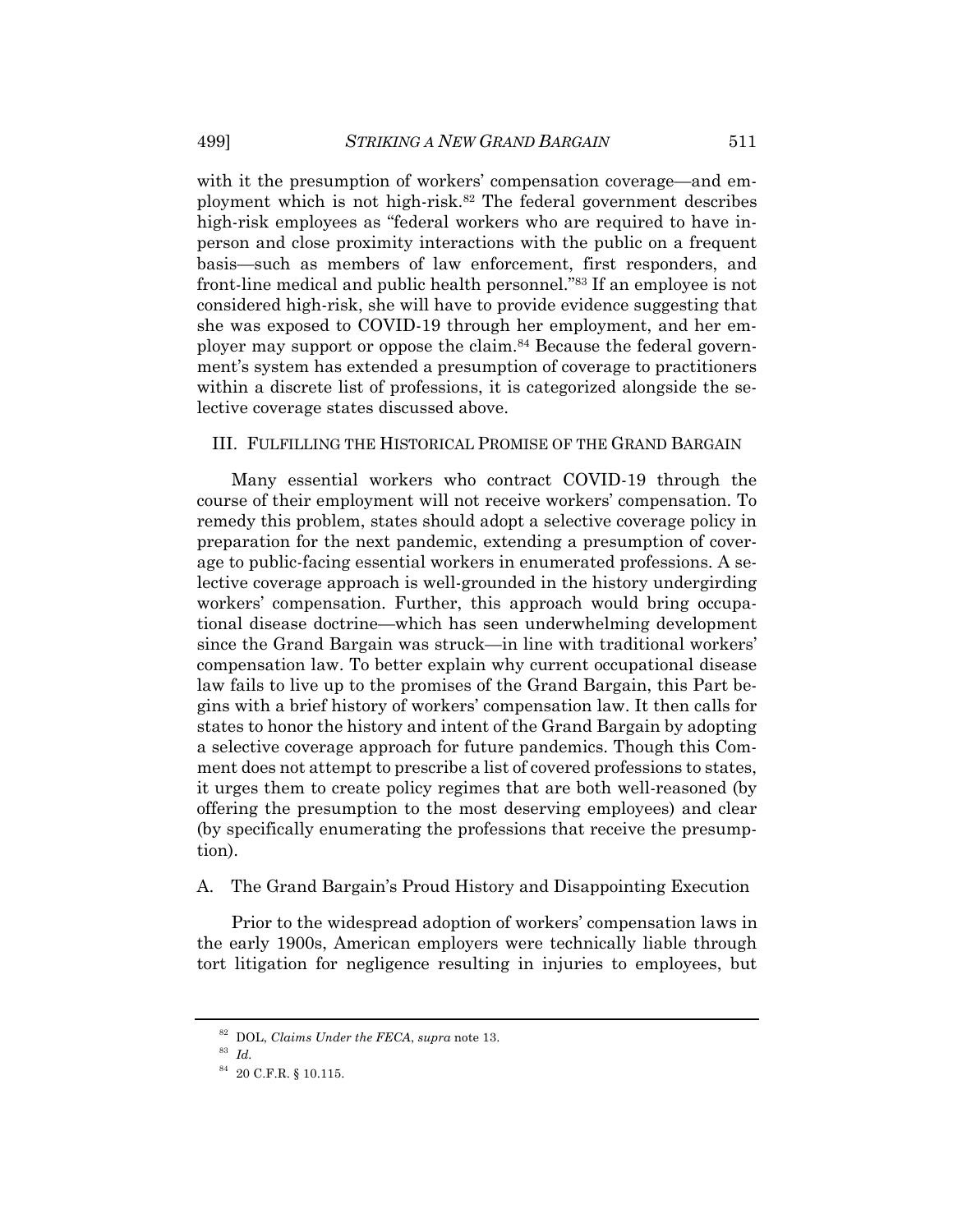workers rarely succeeded in these lawsuits.<sup>85</sup> During this era, an employee's sole remedy when injured on the job was to sue her employer.<sup>86</sup> Although employers did have the duty to provide workers with a reasonably safe place to work, workplace negligence lawsuits often failed because employers had access to three powerful legal defenses which would absolve them of liability, even if they had breached this duty.<sup>87</sup> Employers would not be liable if (1) a worker's injury resulted from the negligence of a fellow worker; (2) the injury was due to an inherent danger of the job which the worker knew or should have known about; or (3) the worker was also negligent in any way.88 These three defenses were known as the "fellow servant rule," the "assumption of risk," and "contributory negligence," respectively, and scholars often refer to them collectively as the "unholy trinity."89 Together, the unholy trinity made it exceedingly unlikely that an injured employee could bring a successful negligence suit against her employer.<sup>90</sup>

As the United States industrialized near the turn of the century, workers found themselves involved in more accidents that were essentially attributable to chance rather than the fault of the worker or employer.91 The population boomed, the country urbanized, and a greater proportion of individuals found themselves working in intolerable factory conditions, which led to a struggling middle class and widespread calls for reform.92 Workers' compensation laws, which arose as a response to the increased workplace injuries concomitant with repetitive industrial work, came to be known colloquially as the "Grand Bargain."93

The Grand Bargain provided advantages over the previous system of liability for both laborers and employers. While workers gave up their right to bring negligence suits in exchange for surefire (though less substantial) compensation for workplace injuries, employers and insurers mollified an increasingly dissatisfied middle-class workforce.94 The Grand Bargain also allowed employers to meaningfully lower nonunion

<sup>85</sup> P. Blake Keating, *Historical Origins of Workmen's Compensation Laws in the United States: Implementing the European Social Insurance Idea*, 11 KAN. J.L. & PUB. POL'Y 279, 280 (2002).

<sup>86</sup> *Id.*

<sup>87</sup> *Id.*

<sup>88</sup> *Id.* at 280–281.

<sup>89</sup> *Id.*

<sup>90</sup> *See* Emily A. Spieler, *(Re)assessing the Grand Bargain: Compensation for Work Injuries in the United States, 1900-2017*, 69 RUTGERS L. REV. 891, 901 n.35 (2017).

<sup>91</sup> Keating, *supra* note 85, at 279.

<sup>92</sup> *Id.* at 291–292.

<sup>93</sup> See Spieler, *supra* note 90, at 893 n.4, for an interesting look into the history of the term itself.

<sup>94</sup> *See* Fishback & Kantor, *supra* note 2, at 307–10.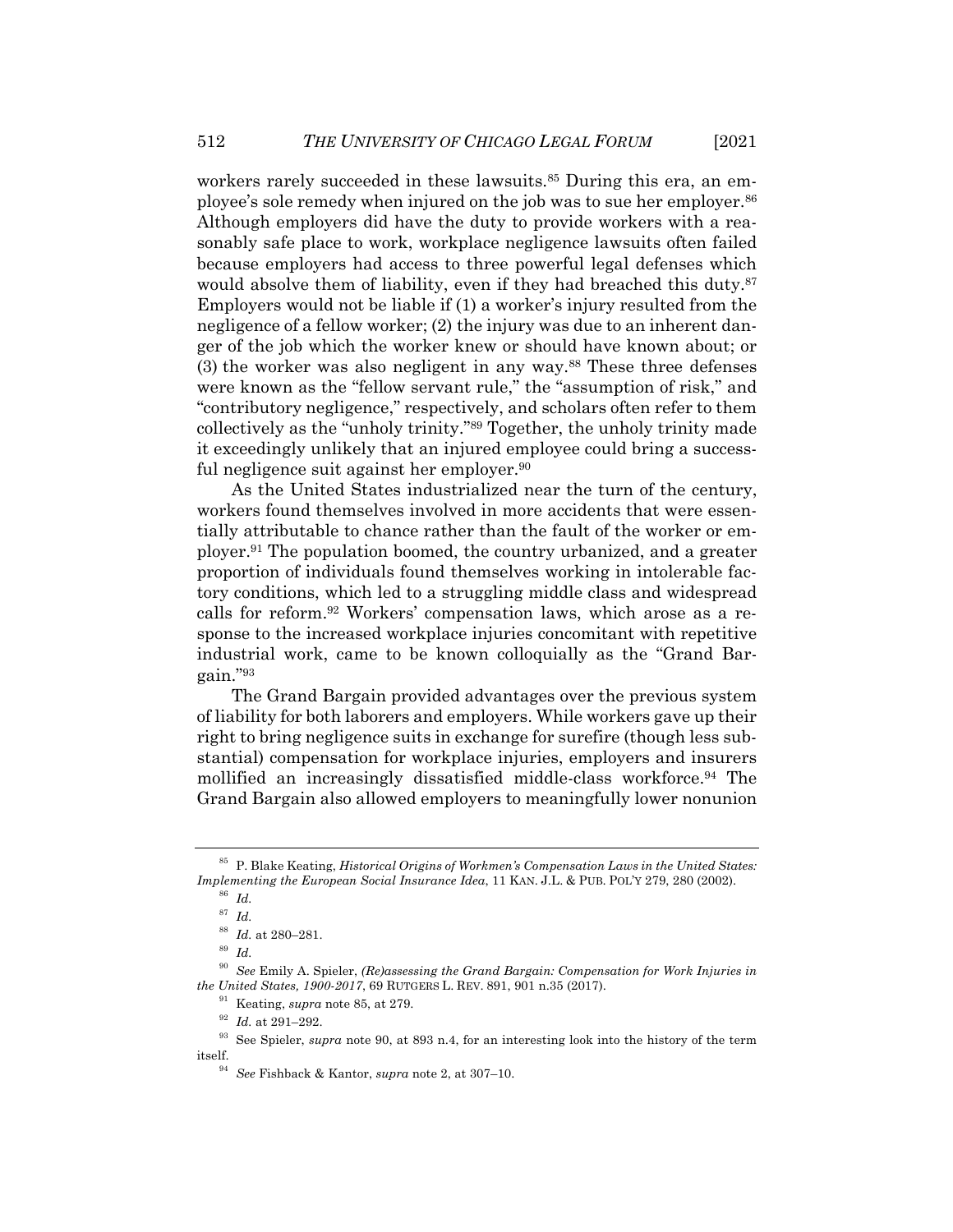wages in exchange for providing workers' compensation coverage.95 In addition, the Grand Bargain decreased employers' uncertainty associated with negligence lawsuits—by 1913, twenty-five states had chipped away at the power of the unholy trinity to shield employers from liability by enacting laws which lessened the strength of employers' negligence defenses.96 This marked more than a threefold increase in such legislation since the beginning of the century.97 The coincidence of increased media attention to dangerous working conditions and increasingly labor-friendly employer negligence standards convinced employers that predictable workers' compensation payouts would be a better alternative to the roulette wheel of tort lawsuits.98 Consequently, the Grand Bargain marked an important historical moment in the evolution of the United States—it was one of the country's first widespread programs of social insurance.99 "By 1920, all but eight states had adopted workers' compensation statutes."100

Though the institution of workers' compensation laws was a hardfought victory for laborers, adequate coverage of occupational diseases has proven much more difficult to achieve.<sup>101</sup> The majority of early workers' compensation laws simply did not contemplate occupational diseases.102 Because these early statutes were largely a reaction to increasingly common industrial accidents, they were not well-suited to handle the often slower and less detectable onset of occupational diseases.103 Over time, even as all states eventually adopted coverage for occupational diseases, a two-tiered system of workers' compensation developed: workplace accidents leading to obvious bodily injury are often compensated adequately, but workers' compensation payouts for occupational diseases have been paltry and infrequent in comparison.104

Even now, employees who have fallen ill with clearly compensable occupational diseases face substantial barriers to financial recovery.105

<sup>104</sup> *Id.* at 221; *see also* Jeff Biddle et al., *What Percentage of Workers with Work-Related Illnesses Receive Workers' Compensation Benefits?*, 40 J. OCCUPATIONAL & ENV'T. MED. 325, 325–31 (1998).

<sup>95</sup> *Id.*

<sup>96</sup> *Id.* at 316.

<sup>97</sup> *Id.*

<sup>98</sup> *Id.*

<sup>99</sup> *Id.* at 306.

<sup>100</sup> Keating, *supra* note 85, at 301. Mississippi was the last state to adopt a workers' compensation law—it did so in 1949. *Id.* at 301.

<sup>101</sup> *See* Albert Kutchins, *The Most Exclusive Remedy Is No Remedy at All: Workers' Compensation Coverage for Occupational Diseases*, 32 LAB. L.J. 212, 213 (1981).

<sup>102</sup> *See* Spieler, *supra* note 90, at 910.

<sup>103</sup> Kutchins, *supra* note 101, at 213.

<sup>105</sup> *See, e.g.*, Jamie Smith Hopkins, *Disease Victims Often Shut Out of Workers' Comp System*, CTR. FOR PUB. INTEGRITY (Nov. 4, 2015), https://publicintegrity.org/inequality-poverty-opportunity /workers-rights/disease-victims-often-shut-out-of-workers-comp-system [https://perma.cc/46Z2-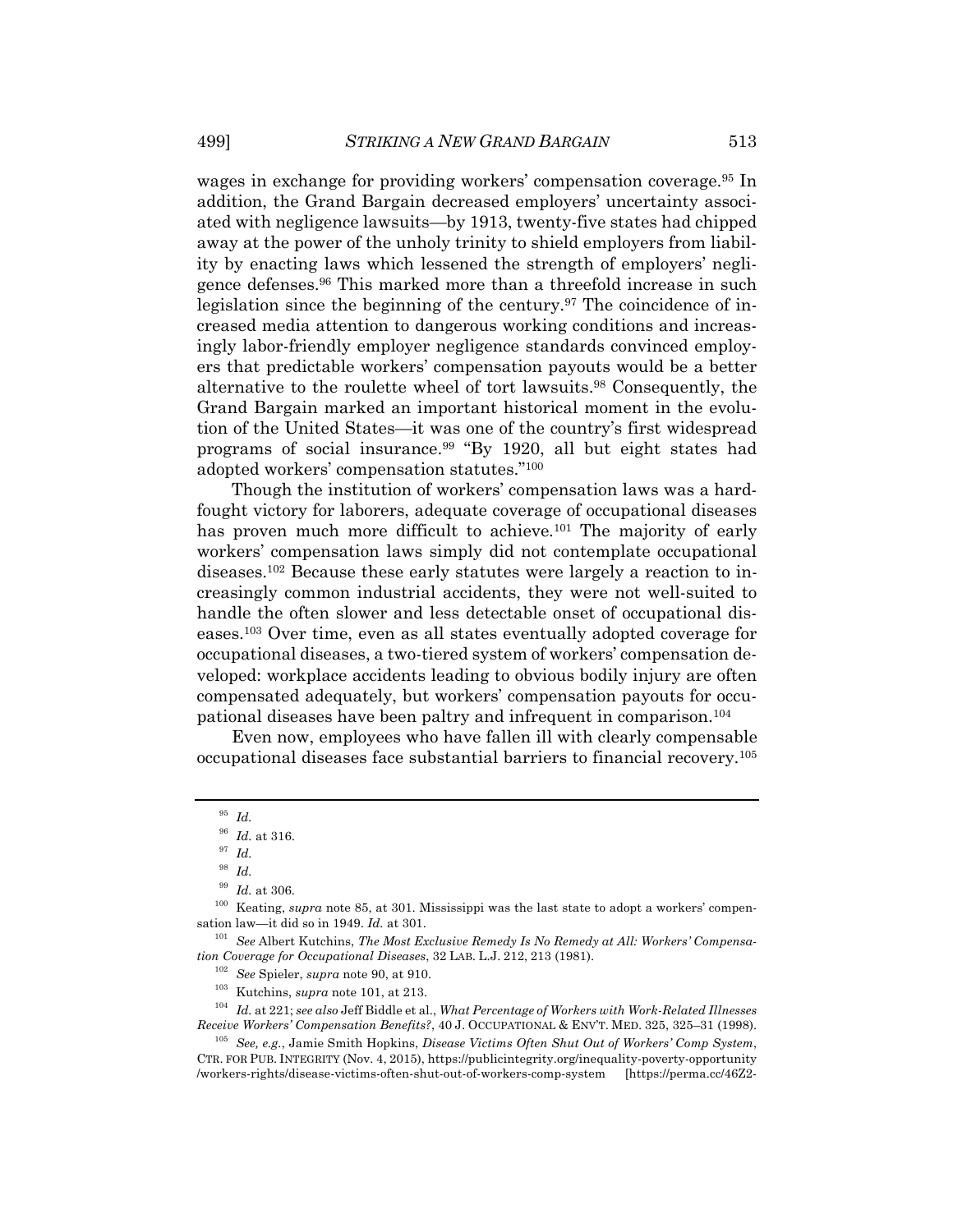In some states, the denial rate for occupational disease claims can be up to three times higher than the rate for injury claims.106 This asymmetric treatment between diseases and injuries leads to an increased burden on Medicare and the diseased workers' families and a decreased burden on employers.107

# B. Modernizing Occupational Disease Law As a Pandemic Social Safety Net

Although the Grand Bargain was struck to give workers reliable access to adequate funds when they have been harmed through their employment,<sup>108</sup> occupational disease laws have largely failed to live up to this promise.109 Claims for occupational disease take longer, are less frequently successful, and generally pay less handsomely compared to claims for injury.110 Because workers' compensation largely arose out of a response to industrialization's dangerous working conditions, the relevant state statutes generally contain stringent causation requirements that are much harder for a worker to satisfy when she falls ill as opposed to when she is maimed on the job.111

Setting aside the difficulties associated with occupational disease recovery generally, many state workers' compensation schemes are even less equipped to provide benefits to workers who contracted a global pandemic virus due to their employment. Unlikely coverage states in particular neglect even the most important workers—health care professionals and first responders—who have the highest likelihood of contracting COVID-19 at work.<sup>112</sup> Even the relatively laborfriendly statutes found in selective and likely coverage states require some sort of causal proof that the employee's work materially contributed to the onset of the disease.113 Considering the insufficient state of national contact tracing, it seems extremely difficult for an individual

<sup>2</sup>YUJ].

<sup>106</sup> *Id.*

<sup>107</sup> *See* J. Paul Leigh & James P. Marcin, *Workers' Compensation Benefits & Shifting Costs for Occupational Injury & Illness*, 54 J. OCCUPATIONAL & ENV'T MED. 445, 447 (2012).

<sup>108</sup> *See* Fishback & Kantor, *supra* note 2, at 307–10.

<sup>109</sup> *See* Spieler, *supra* note 90, at 996.

<sup>&</sup>lt;sup>110</sup> Biddle et al., *supra* note 104, at 325–31.<br><sup>111</sup> Kutchins, *supra* note 101, at 213. It is no

<sup>111</sup> Kutchins, *supra* note 101, at 213. It is not wholly unreasonable that many states make the hurdle for recovering on occupational disease claims higher than those for physical injuries incurred at work, since it is often more difficult to pinpoint where an employee contracted a disease than it is to prove where an injury occurred. In the context of the COVID-19 pandemic, though, this distinction puts public-facing workers at risk and leaves them without adequate protection.

<sup>112</sup> *See, e.g.*, GA. CODE ANN. § 34-9-280(2)(C).

<sup>113</sup> *See* Universal Foundry Co. v. Wis. Dep't of Indus., Lab. & Hum. Rel., 263 N.W.2d 172, 177 (Wis. 1978).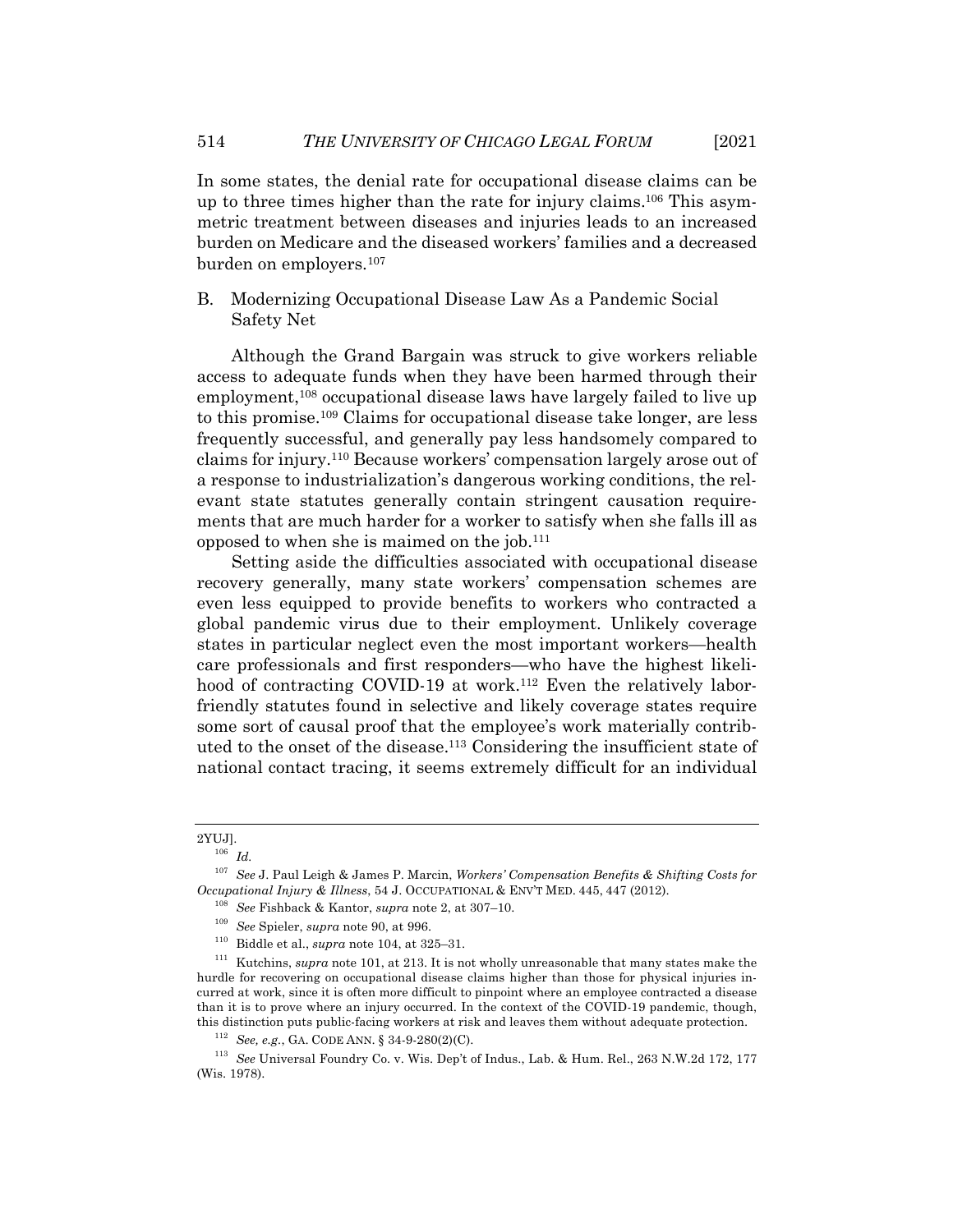to pinpoint exactly when and where she contracted COVID-19.114 Despite this, workers who have actually contracted COVID-19 through their employment but enjoy no presumption of coverage are more often than not expected to provide causal evidence that they contracted the disease through their workplace rather than on a trip to the grocery store or at a socially distanced gathering—a burden which proves almost completely unworkable in the context of a pandemic.

This inability to pinpoint the moment of exposure may explain why workers' compensation claims are less frequent than analysts and insurers anticipated in the early aftermath of the outbreak.<sup>115</sup> While this may be good news for actuaries, it leaves a substantial number of employees who likely contracted COVID-19 at work without any adequate remedy or access to compensation. Uncertain and unlikely coverage states often lack a straightforward process for workers—even health care workers—to satisfy the statutory requirements to receive compensation. In Georgia, for instance, front-line doctors and nurses seemingly have no chance at recovery.<sup>116</sup> Although it is technically possible for workers in unlikely coverage states to bring tort claims against their employers alleging negligence, wrongful death, or unsafe working conditions, few lawsuits have been filed.117 This system tarnishes the legacy of the Grand Bargain and reduces one of America's oldest social safety nets to mere lip service in the context of such a serious disruption to the workforce.

In response to COVID-19, however, certain states have shown that adequate workers' compensation coverage is possible and politically feasible. Likely coverage states, selective coverage states, and the federal government have extended explicit presumptions of workers' compensation coverage to at least some workers. These governments are working to peel off the layer of uncertainty that shrouds typical occupational disease claims<sup>118</sup> and that will only be exacerbated by the COVID-19 outbreak.119

<sup>114</sup> *See* Simmons-Duffin, *supra* note 67; Steinhauer & Goodnough, *supra* note 67; *see also* Hagen, *supra* note 65.

<sup>115</sup> *See* Joseph Paduda, *The Impact of COVID-19 and Employment Changes on Workers' Compensation*, HEALTH STRATEGY ASSOC. (Jun. 24, 2020), https://www.healthstrategyassoc.com/wpcontent/uploads/2020/06/HSA-COVID-Survey-Abridged-FINAL.pdf [https://perma.cc/E6GF-92Z5].

<sup>116</sup> GA. CODE ANN. § 34-9-280(2)(C).

 $117$  As of February 5, 2021, only three COVID-19 employment lawsuits alleging negligence, wrongful death, or an unsafe workplace have been filed in Georgia, Kansas, and Oregon (three unlikely coverage states) combined. *See COVID-19 Employment Litigation Tracker and Alerts*, FISHER PHILLIPS LLP, https://www.fisherphillips.com/covid-19-litigation [https://perma.cc/2L4L-RM35] (last visited Feb. 14, 2021).

<sup>118</sup> *See, e.g.*, Hopkins, *supra* note 105.

<sup>119</sup> *See, e.g.*, Butland, *supra* note 1.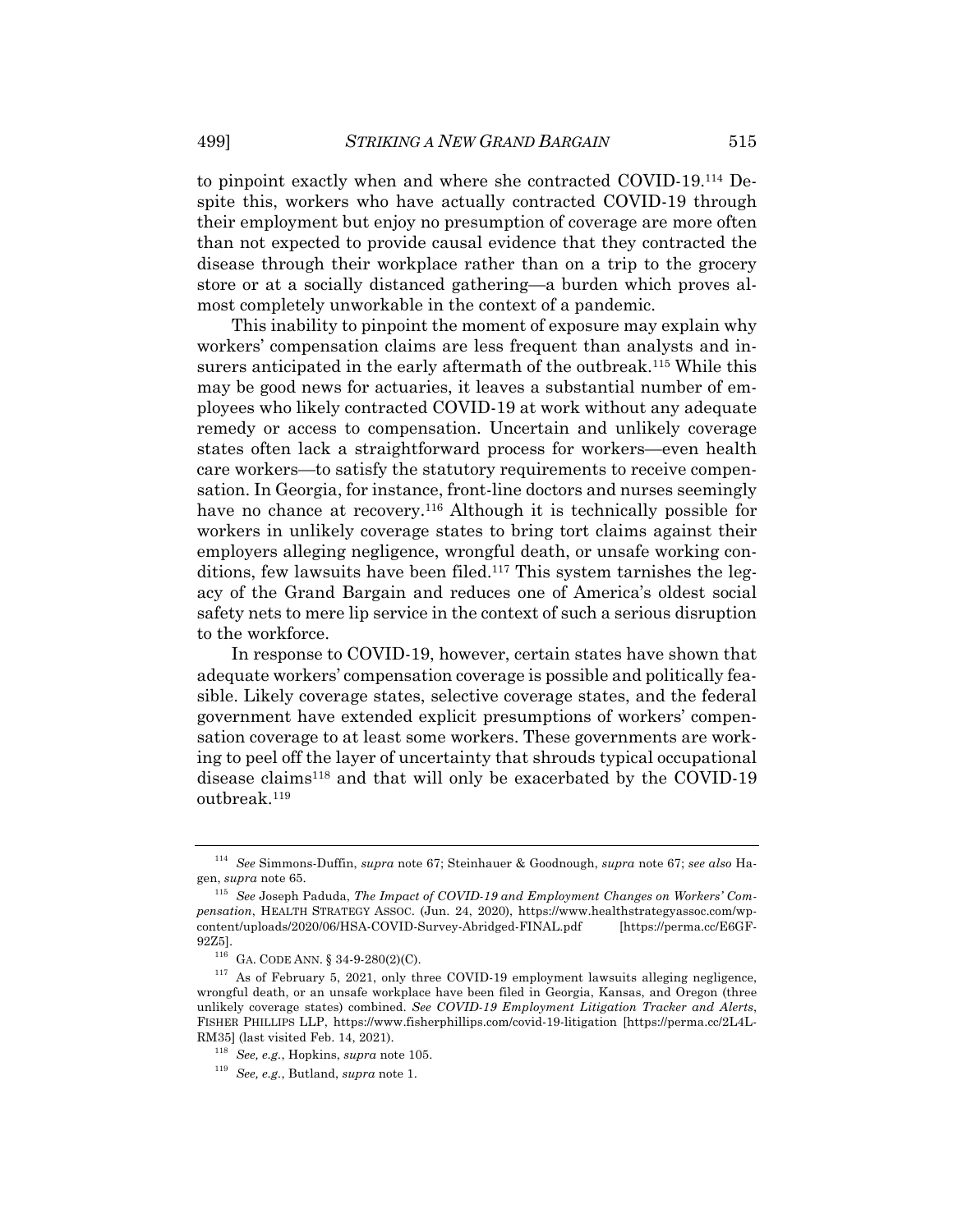Critics may contend that widespread adoption of presumptions of coverage will clog the system, drain insurers, and incentivize false claims. Emerging analyses of claims in the aftermath of the COVID-19 pandemic, however, suggest that this fear is widely overblown.120 A study published in October 2020 found that the impact of COVID-19 on the workers' compensation system has not been nearly as costly for insurers and employers as many early projections forecasted.<sup>121</sup> While COVID-19-related claims have placed some financial strain on the system, their impact has largely been outpaced by the decline in other workers' compensation claims due to increased remote work.122 In addition, most COVID-19 claims are relatively inexpensive—one insurer responding to a survey reported that over ninety-five percent of its COVID-19 claims cost under \$3,500 to cover.<sup>123</sup> Although the full cost of COVID-19 claims to the workers' compensation system remains unclear, these early estimates suggest that future comprehensive pandemic coverage can be achieved without placing undue strain on the system.

In future pandemics, workers ought not be left uncertain as to whether they will have access to adequate compensation when risking their health to keep essential corporations running. At the very least, states should be more explicit about the outer bounds of their occupational disease coverage in the context of pandemics so that workers can adequately forecast whether they will have access to coverage should they fall ill on the job.124 More desirable, however, would be a state-level shift from mercurial and toothless occupational disease coverage toward a more robust system of worker protection.

### C. Crafting an Appropriate Selective Coverage Policy Regime

To preserve the historical promise of the Grand Bargain and protect the employees who risk their own health to keep society running during a pandemic, states should adopt a selective coverage approach, extending a presumption of coverage to an enumerated list of essential employees in public-facing positions. This Comment does not take a definitive stance on which professions any state should include in its list of presumptions at the margins. Instead, it offers suggestions on how states can create policy regimes that are both well-reasoned (by extending a presumption to employees who arguably deserve it most) and clear

<sup>120</sup> *See* MARSH, *supra* note 18; Simpson, *supra* note 55.

 $^{121}$  MARSH,  ${supra}$  note 18, at 1–2.

<sup>122</sup> *Id.* at 3.

<sup>123</sup> *Id.* at 4.

<sup>124</sup> This is discussed in greater depth in Part III.D, *infra*.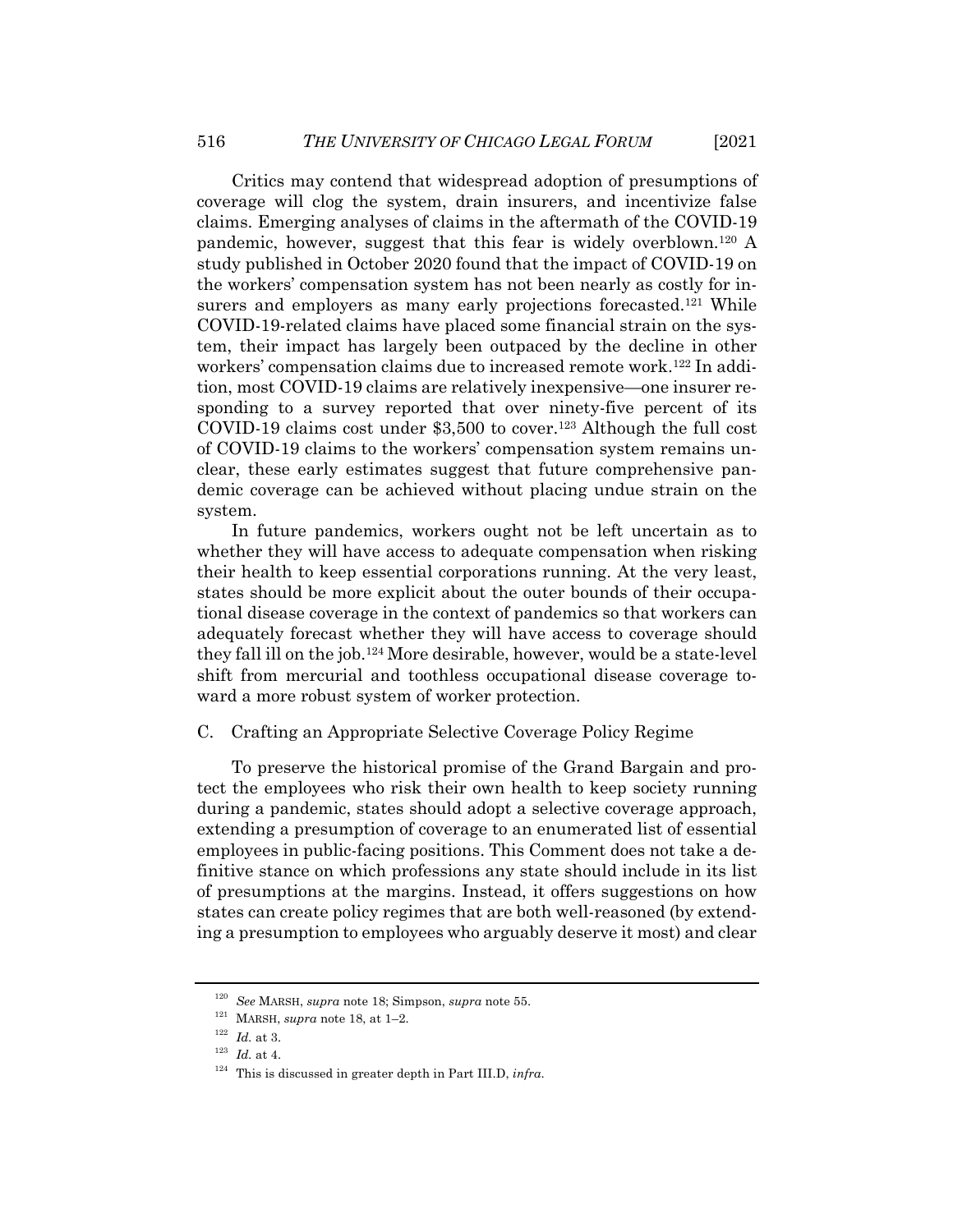(by listing professions explicitly so there is little confusion about the boundaries of coverage). States could explore several avenues for crafting a list of professions that should receive the presumption.

First, they could analyze a sample of other states' essential worker lists and establish presumptions of coverage for professions that states seem to agree are essential. Alternatively, states could look to the Centers for Disease Control and Prevention (CDC) Advisory Committee on Immunization Practices' categorization of essential workers.125 It would be reasonable for states to extend the presumption of coverage to all those employed in industries the CDC has placed early in its recommended vaccination schedule. This would presume coverage for employees such as health care workers, elementary educators, and grocery store clerks who put themselves in harm's way after a pandemic outbreak. A nurse should not have to face financial uncertainty when she falls ill with the very disease that the entire world is mobilized to combat.

Additionally, if employees and the public at large perceive that businesses are unjustly enriched by laborers who put their lives on the line to keep society running amid a global pandemic, businesses may see a large-scale push for more employee-friendly court doctrines and state laws similar to the original workers' compensation movement of the early 1900s. Businesses may be able to mitigate the severity of these laws if they support the widespread adoption of a selective coverage workers' compensation approach in future pandemics, just as they were able to come to an agreement with laborers concerning the original adoption of workers' compensation laws.126 By accepting a selective coverage future, businesses will be better positioned to calculate risk when the next pandemic hits.

More widespread explicit protections<sup>127</sup> would be preferable for laborers, but this level of coverage would likely be a harder sell for corporations and insurers, especially considering the wide swath of businesses dubiously deemed essential in some states.128 Some states have

<sup>125</sup> *Interim List of Categories of Essential Workers Mapped to Standardized Industry Codes and Titles*, CTRS. FOR DISEASE CONTROL & PREVENTION, https://www.cdc.gov/vaccines/covid-19/categories-essential-workers.html [https://perma.cc/T8G4-NW4T] (last visited Feb. 13, 2021).

<sup>126</sup> *See* Fishback & Kantor, *supra* note 2, at 307–10.

<sup>127</sup> *See, e.g.*, COVID-19 820 ILL. COMP. STAT. ANN. 310/1(g) (offering a presumption of coverage to every essential worker that contracts COVID-19).

<sup>128</sup> In Arizona, for instance, golf courses were deemed essential. *See* Nick Hedges, *Over Par: Arizona's Golf Scene Thrives During COVID-19 Pandemic*, CRONKITE NEWS (Dec. 15, 2020), https://cronkitenews.azpbs.org/2020/12/15/over-par-arizonas-golf-scene-thrives-during-covid-19 pandemic/ [https://perma.cc/5MCX-7QWD]. In addition, states were sharply divided as to whether firearms dealers were essential businesses. *See* Lisa Dunn, *Are Gun Shops an Essential Business? Depends Where You Live*, IDEASTREAM PUB. MEDIA (Mar. 25, 2020), https://www.ideastream.org /news/are-gun-shops-an-essential-business-depends-where-you-live [https://perma.cc/X43J-9826].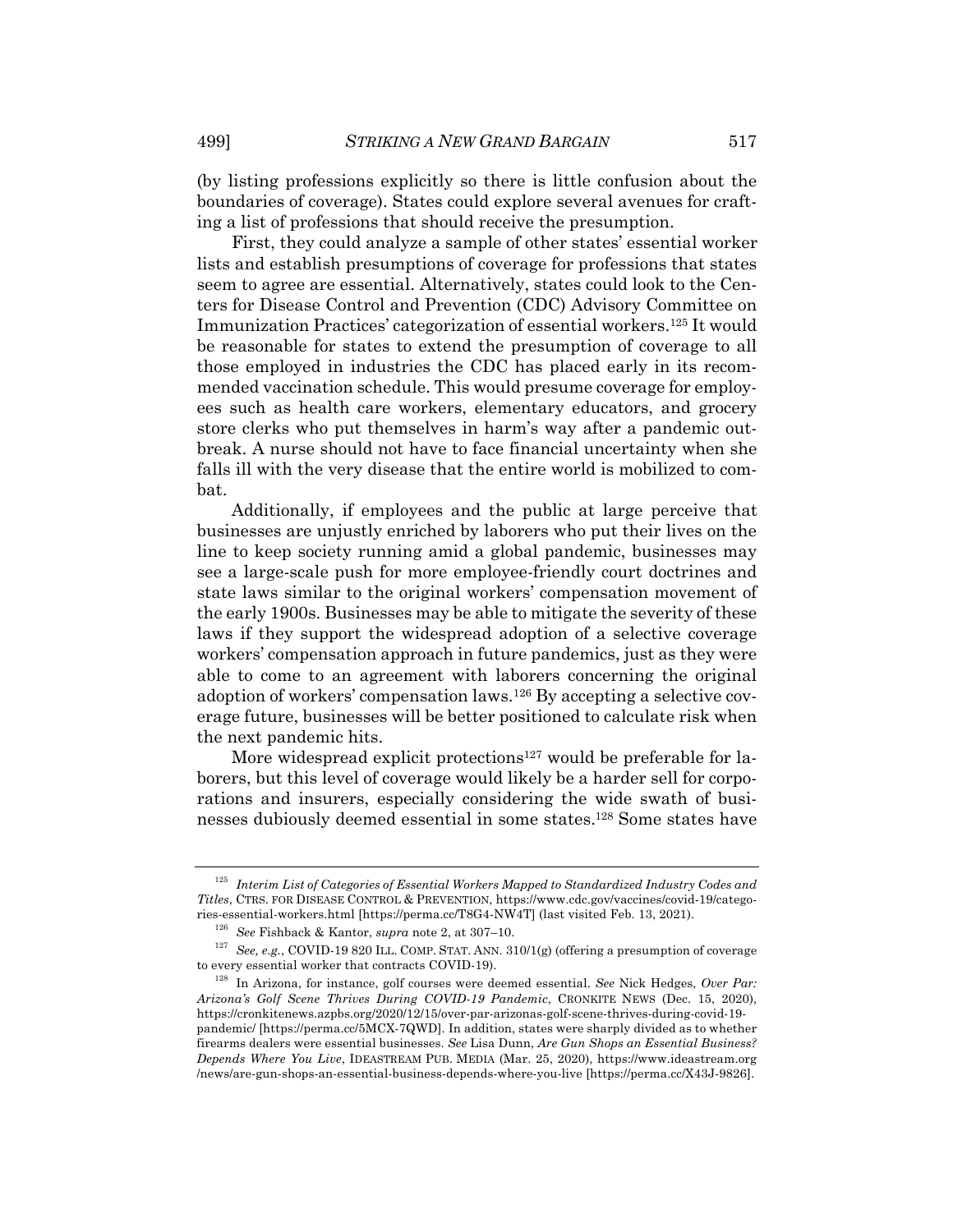clearly shown interest group preferences when determining which industries are essential, $129$  and not all these professions are equally deserving of a presumption of coverage. However, extending a presumption to the most public-facing essential workers—like grocery store clerks and health care professionals—is likely an uncontroversial policy change in line with the sentiment undergirding the Grand Bargain. These employees put themselves in harm's way to ensure the smooth functioning of society during a time of great workplace tumult. In this way, they are similar to the employees who first assumed positions working with heavy machinery at the cusp of the Industrial Revolution. States would be normatively remiss to leave such critical workers without financial security following a pandemic.

Some businesses may shortsightedly wish to see a pandemic workers' compensation landscape that mirrors the pre-Grand Bargain era of workplace liability, laden with uncertainty. An employer who knows that her employee may have contracted a pandemic virus during the course of the workday could nonetheless want the case to go to court, knowing that it will be difficult for the employee to prove that her work environment caused her to contract the virus. This mindset would be a mistake.

While a return to a tort liability system would likely lead to fewer payouts from the employer's and insurer's perspectives, the employer would lose massive social credibility and could leave itself open to large, infrequent judgments against it. Many employers supported the original Grand Bargain because it quelled an unhappy labor force and general public, both angry that workers were not adequately compensated for putting themselves in harm's way.<sup>130</sup> Similarly, today's image-conscious firms should welcome the opportunity to strike a new Grand Bargain and avoid uncertainty in future pandemics. This would allow them to have a hand in shaping workers' compensation policy moving forward and avoid negative press<sup>131</sup> that may ultimately tarnish their image.

#### IV. ECONOMIC CONSIDERATIONS JUSTIFYING A NEW GRAND BARGAIN

Aside from honoring the Grand Bargain's legacy and modernizing occupational disease doctrine, a selective coverage approach to workers' compensation policy is economically desirable. This Part advances two economic arguments suggesting that states adopt a selective coverage

<sup>129</sup> *See, e.g.,* Hedges, *supra* note 128.

<sup>130</sup> *See* Fishback & Kantor, *supra* note 2, at 316.

<sup>131</sup> *See, e.g.*, Shannon Bond, *'We're Out There' So Protect Us, Protesting Workers Tell Amazon, Target, Instacart*, NPR (May 1, 2020), https://www.npr.org/2020/05/01/849218750/workers-walkoff-jobs-demand-safer-working-conditions [https://perma.cc/ZTY3-RUQH].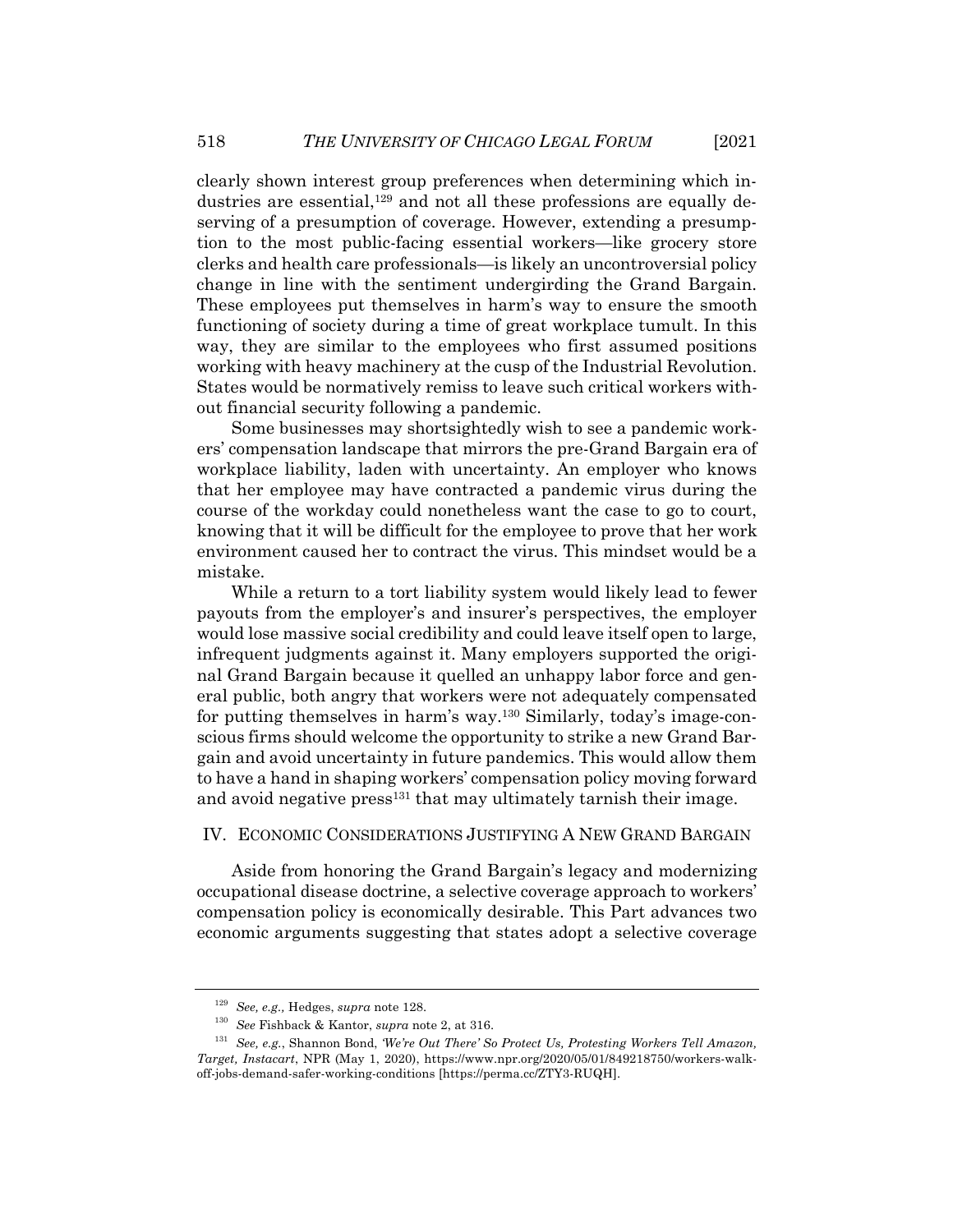workers' compensation policy: efficient burden allocation and the elimination of market uncertainty. In the absence of meaningful government intervention to provide for workers who fall ill with a pandemic virus, workers' compensation can serve as a workable means to ensure that employees critical to the continuation of society do not bear the economic burden of their illness. Notwithstanding the coverage schemes that states ultimately adopt, they should be more explicit in explaining how their workers' compensation statutes will handle future pandemics.

#### A. Burden Allocation and Cost Balancing

Employees who put their health on the line to keep critical businesses open during the pandemic ought not bear the costs should they fall ill due to their work. Though the COVID-19 pandemic has been hard on certain sectors of the United States economy, many essential businesses have benefitted greatly from a dogged workforce.132 Here, too, states would do well to adopt a selective coverage policy, extending a presumption of coverage to public-facing essential workers. From an efficiency standpoint, states should lay the cost of diseased essential workers upon the corporation, which has a higher ability to pay and is more likely to have insurance, rather than the infected workers themselves. States that thoughtfully weigh employees' interests and ability to pay against those of their employers will find that the employers are better situated to bear the costs of pandemic coverage. Large businesses that have been able to turn a profit during the pandemic through the use of an in-person workforce are simply in a better position to pay insurance deductibles than the employees who must put themselves at risk for their once-safe livelihood.

It seems normatively perverse for employers to profit from their employees' work during a pandemic while shouldering none of the cost when those employees become sick. A hospital that employs a nurse who falls ill through treating emergency COVID-19 patients, for instance, reaps the benefits of the nurse's labor. Further, the hospital almost certainly enjoys a higher ability to pay for the nurse's insurance deductibles than the nurse herself. This rings especially true in light of the fact that most individuals have received only \$3,200 in stimulus money following the COVID-19 pandemic while large businesses have

<sup>132</sup> *See generally* Kim Hjelmgaard, *As Coronavirus Ruined the US Economy, These Companies Reaped 'Dramatic Profits,' Study Says*, USA TODAY (July 22, 2020), https://www.usatoday.com /story/news/2020/07/22/coronavirus-handful-american-companies-strike-gold-amid-pandemic/5477904002/ [https://perma.cc/X9GZ-DARY].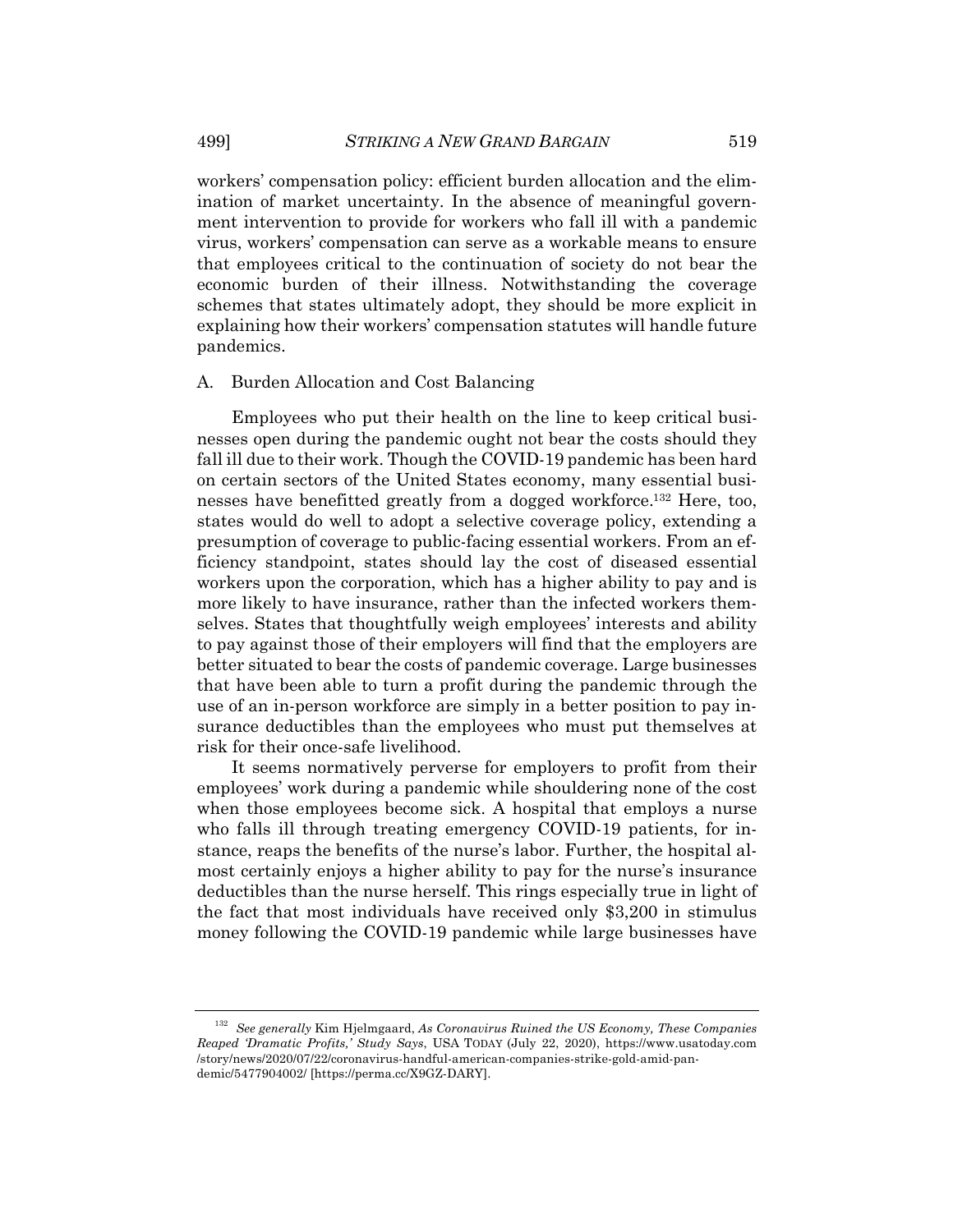access to much larger stimulus packages.133 Although much of the federal money that businesses received to mitigate COVID-19-related losses was intended to cover payroll, businesses have no obligation to

use the money for that purpose.134 Scholars have long pointed out that taxpayers end up shouldering much of the costs left over after inadequate workers' compensation payouts.135 In 2007, for instance, total workers' compensation payouts for medical care hovered just under \$30 billion.<sup>136</sup> This may seem substantial, but workers' compensation actually grossly underfunded its claimants' medical costs, leaving other insurers, Medicare, and Medicaid to foot the bill.137 Together, these three other insurance systems paid just under \$27 billion to cover the medical costs that workers' compensation failed to address.<sup>138</sup> Although workers' compensation also paid out roughly \$22 billion in indemnity benefits,<sup>139</sup> taxpayers and other members of injured employees' private insurance risk pools paid for the insufficiencies present in workers' compensation medical payouts.

If workers' compensation fails to adequately cover the medical costs associated with employees contracting a pandemic virus while on the job, taxpayers and the privately insured will likely bear these costs through increased taxes and premiums, respectively. While essential workers no doubt contribute to society as a whole by working in person during a pandemic, they also generate increased revenue for their employers. The increased risk they incur should not be internalized by taxpayers, many of whom are likely struggling financially themselves due to the economic effects of the pandemic. Instead, the burden should fall to the corporations that are able to continue operation in the midst of government-mandated lockdowns. Although a workers' compensation solution would likely not fully reimburse workers who contract a pandemic virus, it would at least provide them with some surefire financial security during a turbulent time. Further, a selective coverage workers'

<sup>133</sup> *See* Peter Whoriskey et al., *'Doomed to Fail': Why a \$4 Trillion Bailout Couldn't Revive the American Economy*, WASH. POST (last updated Oct. 5, 2020), https://www.washingtonpost.com /graphics/2020/business/coronavirus-bailout-spending/ [https://perma.cc/NA5F-3K9M] (noting that businesses received more than half of the \$4 trillion in federal aid without being required to show they were impacted by COVID-19).

<sup>134</sup> *See id.* ("[W]hile a complete accounting of the \$670 billion Paycheck Protection Program isn't likely to be available for months or years, companies that received the money were not compelled to use it to protect paychecks—and many didn't.").

<sup>135</sup> Alison Morantz et al., *Economic Incentives in Workers' Compensation: A Holistic, International Perspective*, 69 RUTGERS L. REV. 1015, 1065–66 (2016).

<sup>136</sup> Leigh & Marcin, *supra* note 107, at 447–48.

<sup>137</sup> *Id.*

<sup>138</sup> *Id.*

<sup>139</sup> *Id.*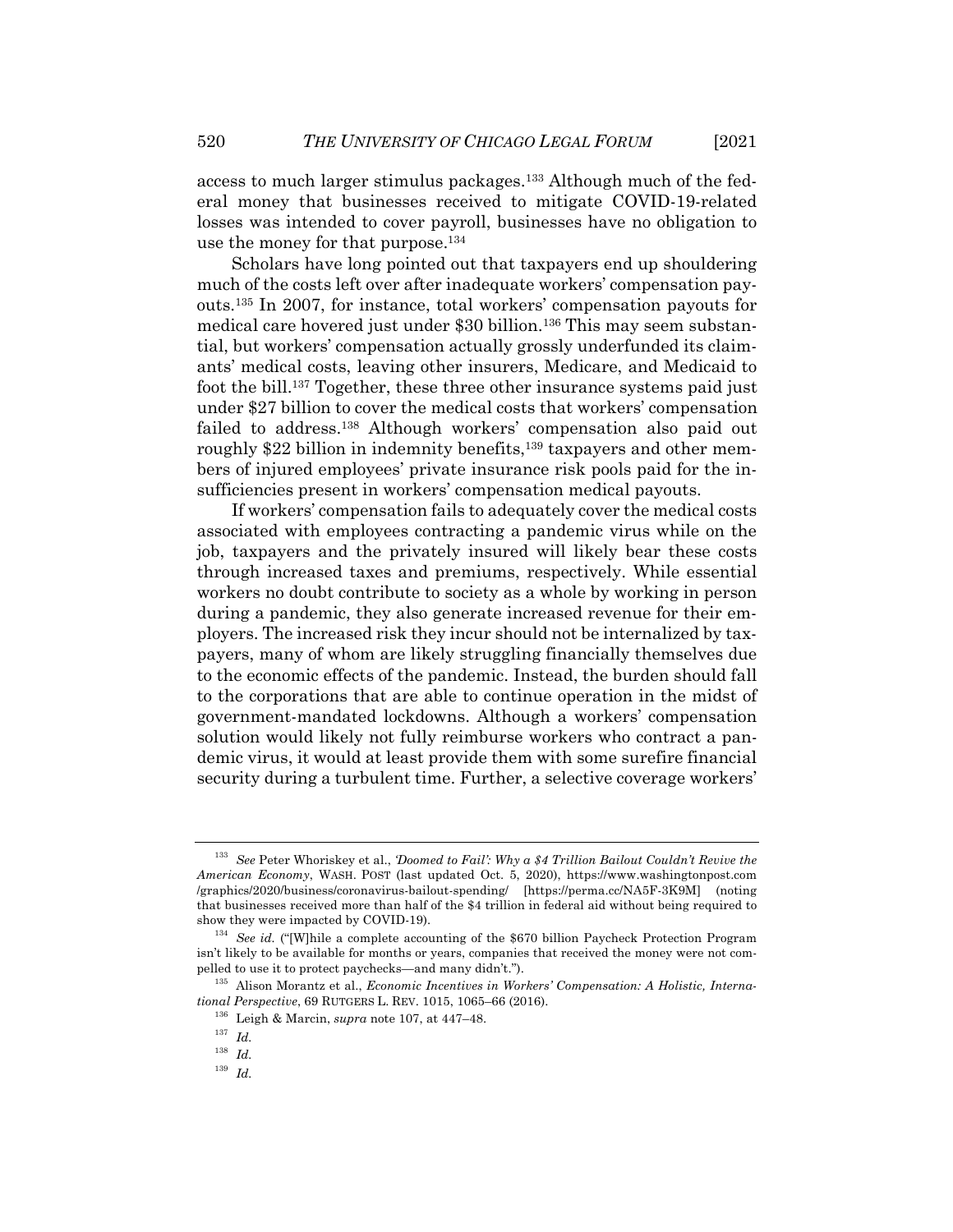compensation scheme would allocate the bulk of the burden to the entity most likely to realize a direct pecuniary gain stemming from the employee's continued in-person labor.

Critics may argue that many employers—specifically, smaller employers—will not have the resources to pay workers' compensation deductibles when they themselves are struggling during the next pandemic. This is a valid concern, as many small businesses such as restaurants have been forced to close their doors permanently due to poor market conditions following the COVID-19 pandemic. <sup>140</sup> However, this concern will be less pressing should states adopt a competent selective coverage approach and extend the presumption of coverage to only public-facing essential employees working in specific, state-enumerated industries.

Although some states have made questionable choices<sup>141</sup> in defining which businesses should be considered essential, the overlap in essential business classifications between states suggests that workers in a few key industries should receive the presumption of coverage.142 Unsurprisingly, states agree that health care providers, grocery stores, and their concomitant supply chains, for instance, must remain open for society to function in the middle of a pandemic.143 Though the exact contours of any list of essential workers will be difficult to determine at the margins, it seems uncontroversial to list these industries as essential and protect the workers involved in their continued operation. Many employers within these industries are large corporations that are likely in a better position to internalize the costs of workers' compensation than smaller employers, giving the selective coverage approach the added benefit of extending a presumption of coverage to only those employees whose employers can most readily afford to pay workers' compensation to begin with. This would decrease the risk that workers' compensation becomes yet another unmanageable cost for smaller employers during the next global pandemic.

<sup>140</sup> *See* Noam Scheiber, *Pandemic Closures Devastate Restaurant Industry's Middle Class*, N.Y. TIMES (Dec. 9, 2020), https://www.nytimes.com/2020/12/09/business/pandemic-restaurant-middleclass.html [https://perma.cc/M7Q5-Q27J]; Press Release, Nat'l Rest. Ass'n, 100,000 Restaurants Closed Six Months into Pandemic (Sept. 14, 2020), https://restaurant.org/news/pressroom/pressreleases/100000-restaurants-closed-six-months-into-pandemic [https://perma.cc/5TTK-RSHN].

<sup>141</sup> *See, e.g.*, Hedges, *supra* note 128.

<sup>142</sup> *See* Scottie Andrew, *What Constitutes 'Essential Businesses'? States Seem to Have Varying Standards*, CNN (Mar. 26, 2020), https://www.cnn.com/2020/03/25/business/essential-businessesstates-coronavirus-trnd/index.html [https://perma.cc/E9XM-R746].

<sup>143</sup> *Id.*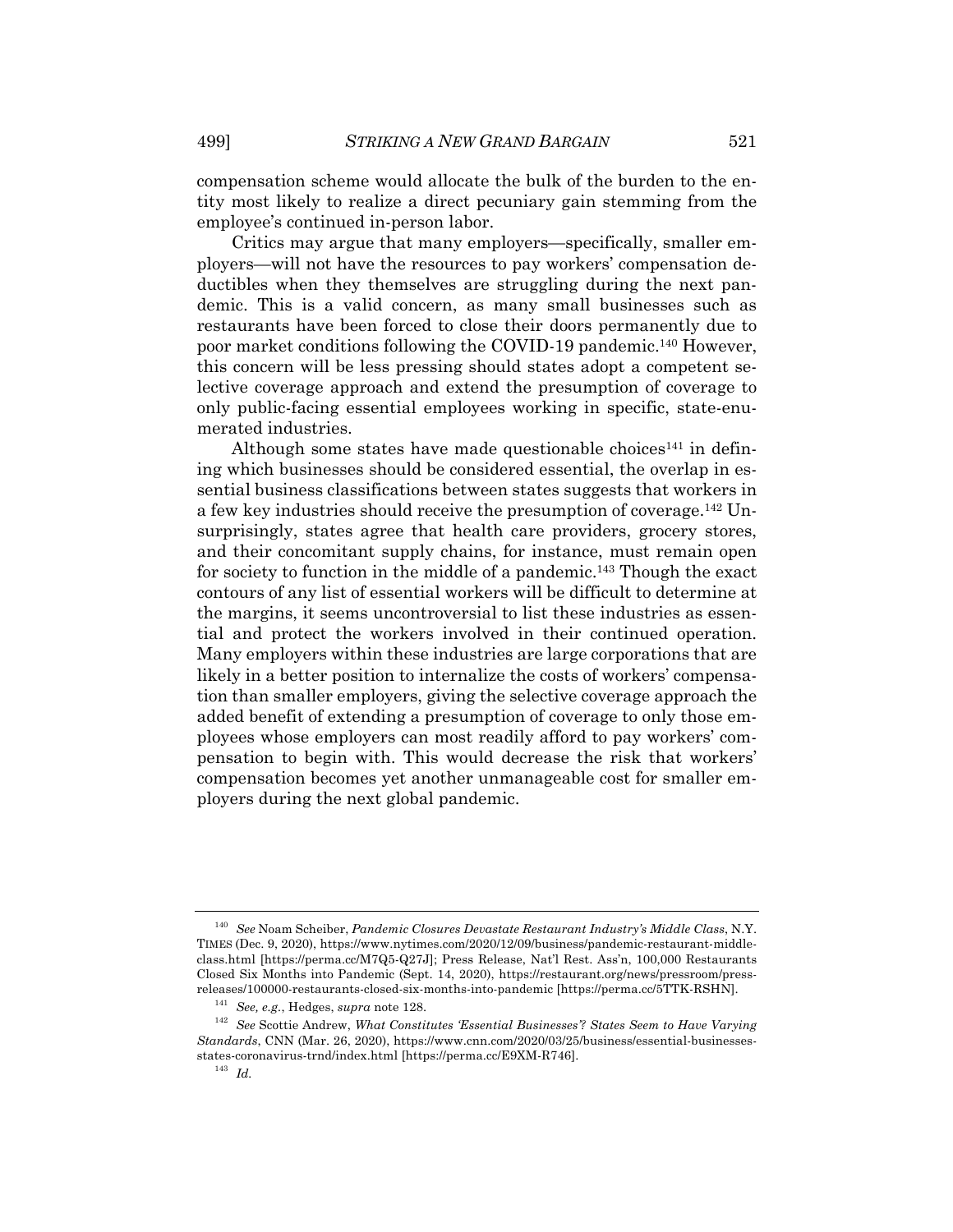#### B. Remedying Market Uncertainty

It is often stated that markets hate uncertainty.<sup>144</sup> Although much of this Comment's purpose is to conduct a textual analysis of state law as it might be applied to a pandemic virus such as COVID-19 to place state policy along a spectrum of coverage, it remains to be seen how legal challenges to workers' compensation decisions will play out in practice.145 Clearly this is not desirable for laborers, but it is also potentially costly for businesses—some of which are currently facing tort lawsuits from employees associated with the pandemic.146 Just as the ability to predictably forecast losses rather than face unpredictable tort lawsuits was a main motivation for businesses to support the workers' compensation laws of the 1900s, businesses now should support pandemic workers' compensation laws that will not leave them open to massive tort liability.

Whether states ultimately adopt the presumptions of coverage suggested in this Comment or not, they should better articulate how their workers' compensation systems interact with pandemic diseases ex ante to avoid uncertainty. Many of the problems associated with current workers' compensation law in the context of the COVID-19 pandemic arise not from widespread denials of coverage but from widespread uncertainty as to whether any individual employee is covered.147 In a future pandemic, employees would be better off knowing whether they are covered before the pandemic begins so that they may plan accordingly rather than face the looming uncertainty currently associated with the workers' compensation system in most states. Even knowing they will not be covered would be preferable to the current black box policy found in most states—this would give employees more time to plan their actions in the event of illness or allow them to self-select into employment that will be more likely to cover them should they be exposed to a pandemic while on the job.

<sup>144</sup> *See, e.g.*, Craig Erlam, *Week Ahead—Markets Hate Uncertainty*, SEEKING ALPHA (Oct. 3, 2020), https://seekingalpha.com/article/4377447-week-ahead-markets-hate-uncertainty [https://perma.cc/B9K2-MYKS].

<sup>145</sup> *See, e.g.*, Butland, *supra* note 1.

<sup>146</sup> *See generally* Advisory Board, *The First Wave of Covid-19 Workplace Lawsuits Is Here* (Aug. 3, 2020), https://www.advisory.com/daily-briefing/2020/08/03/covid-lawsuits [https://perma.cc/9Z5P-CG3J] (listing some early lawsuits associated with unsafe working conditions after the COVID-19 outbreak).

<sup>147</sup> *See, e.g.*, Butland, *supra* note 1.